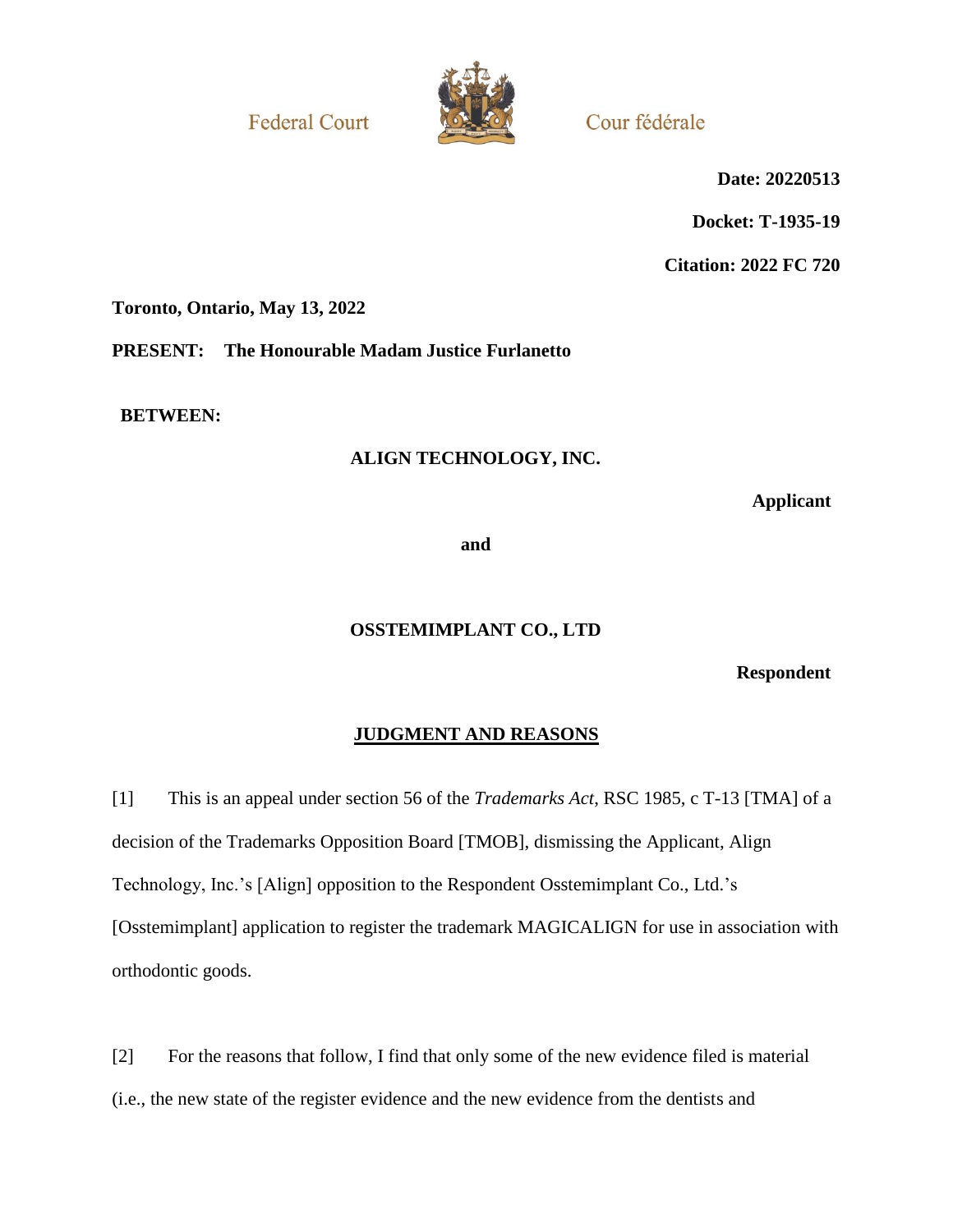orthodontists). However, when factor  $6(5)(a)$  is considered *de novo*, along with the weighing with the other subsection 6(5) factors, none of which when assessed individually include a palpable and overriding error in the TMOB's analysis, the finding remains that there is no likelihood of confusion. As such, the appeal is dismissed.

I. Background

[3] Osstemimplant filed trademark application no. 1,749,696 [Application] for MAGICALIGN on October 8, 2015. The Application was based on proposed use and sought registration in association with: (1) custom orthodontic instruments; (2) mouthpieces for orthodontics; and (3) orthodontic appliances.

[4] On October 20, 2016, Align filed a Statement of Opposition, opposing registration of MAGICALIGN, asserting that it was confusingly similar to Align's family of trademarks that had been registered and extensively used in Canada in association with orthodontic and dental products and related services. The asserted family of ALIGN trademarks [ALIGN Trademarks] were the following:

| <b>Trademark</b>            | Reg. No.    |
|-----------------------------|-------------|
| <b>ALIGN</b>                | TMA 721,063 |
| <b>ALIGN</b>                | TMA 721,064 |
| <b>INVISALIGN</b>           | TMA 565,855 |
| <b>INVISALIGN</b>           | TMA 657,972 |
| <b>INVISALIGN</b>           | TMA 711,091 |
| <b>X</b> invisalign         | TMA 783,865 |
| <b>INVISALIGN INTERLINK</b> | TMA 927,462 |
| <b>Aligntech</b>            | TMA817,051  |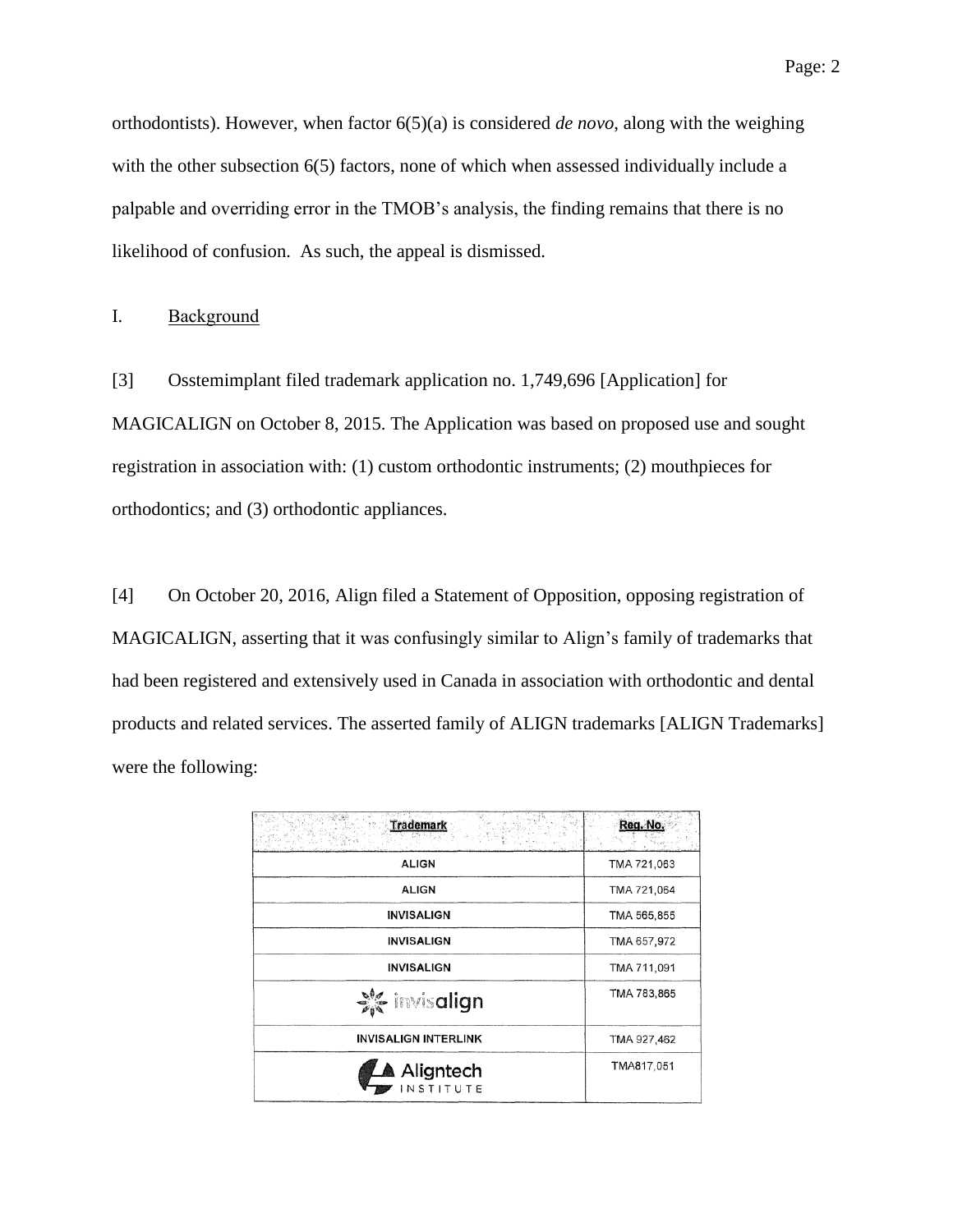[5] Align's specific grounds of opposition were as follows and fall under section 38 of the TMA as it read immediately before June 17, 2019 in view of the TMA's transitional provisions:

- (a) that MAGICALIGN is not registrable, pursuant to section  $12(1)(d)$  of the TMA, as it is confusing with the ALIGN Trademarks previously registered in Canada;
- (b) that the Respondent is not the person entitled to registration of MAGICALIGN pursuant to paragraph  $16(3)(a)$  of the TMA because at the date the Application was filed, it was and is confusing with the ALIGN Trademarks previously used and not abandoned in Canada by Align;
- (c) that the Respondent is not the person entitled to registration of MAGICALIGN pursuant to paragraph  $16(3)(c)$  of the TMA because as of the date the Application was filed it was confusing with Align's tradenames Align Technology, Inc. and Align Technology previously used in Canada by Align; and
- (d) MAGICALIGN is not distinctive within the meaning of section 2 of the TMA as it does not distinguish, nor is it adapted to distinguish, the Respondent's goods from the goods of Align in view of Align's prior use of the ALIGN Trademarks in Canada in association with orthodontic and dental goods and related services.

[6] In support of its opposition, Align filed three affidavits: (1) an affidavit from Karrie Anger, Vice President and Associate General Counsel of Align Technology Inc. [Anger Affidavit], which addressed Align's business, products and services and the use of the ALIGN Trademarks; (2) an affidavit from Mary Noonan, trademark searcher for the Applicant's law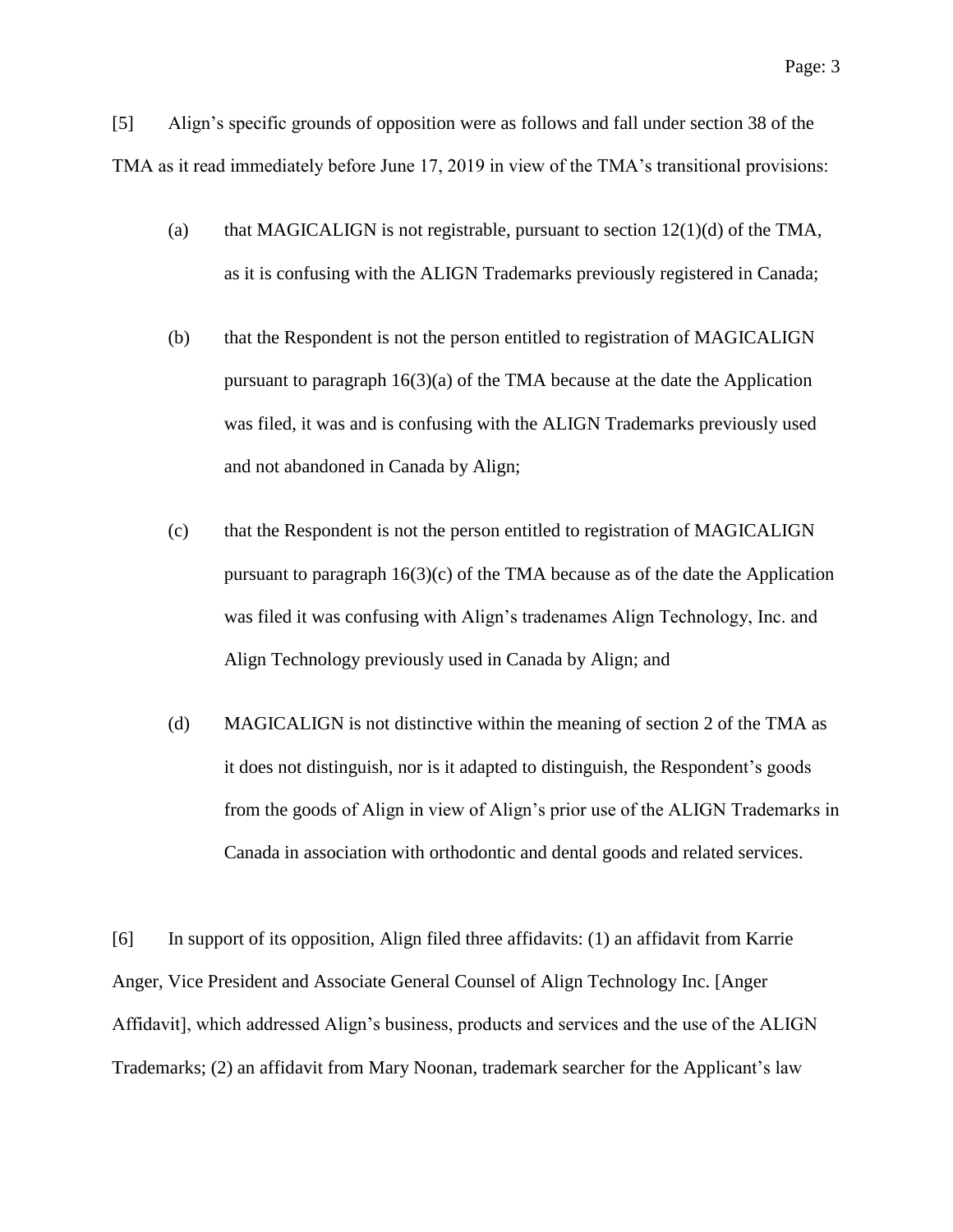firm, who attached the search results from a search for the Applicant's ALIGN trademarks; and (3) an affidavit from Joanne Berent, a reference librarian who performed searches for articles referring to "Invisalign".

[7] On September 30, 2019, the TMOB rejected the Applicant's opposition to MAGICALIGN on all grounds. In reaching its decision, the TMOB concluded that the determinative issue was whether MAGICALIGN was confusing with the Opponent's trademarks INVISALIGN and ALIGN. Upon considering the factors set out under subsection 6(5) of the TMA and the surrounding circumstances, the TMOB found that:

- (a) The MAGICALIGN and INVISALIGN marks had a comparable degree of inherent distinctiveness as they were both coined words, suggesting products or services that could be used to correct misalignment of teeth, while the ALIGN mark had a low degree of inherent distinctiveness. ALIGN had a descriptive nature when considered in association with the goods and services of the parties.
- (b) The extent to which the marks had become known, extent of use and length of time in use clearly favoured the Opponent.
- (c) The nature of the goods and trade were identical.
- (d) There was not a high degree of resemblance in appearance, sound or idea suggested between MAGICALIGN and the Opponent's INVISALIGN and ALIGN marks.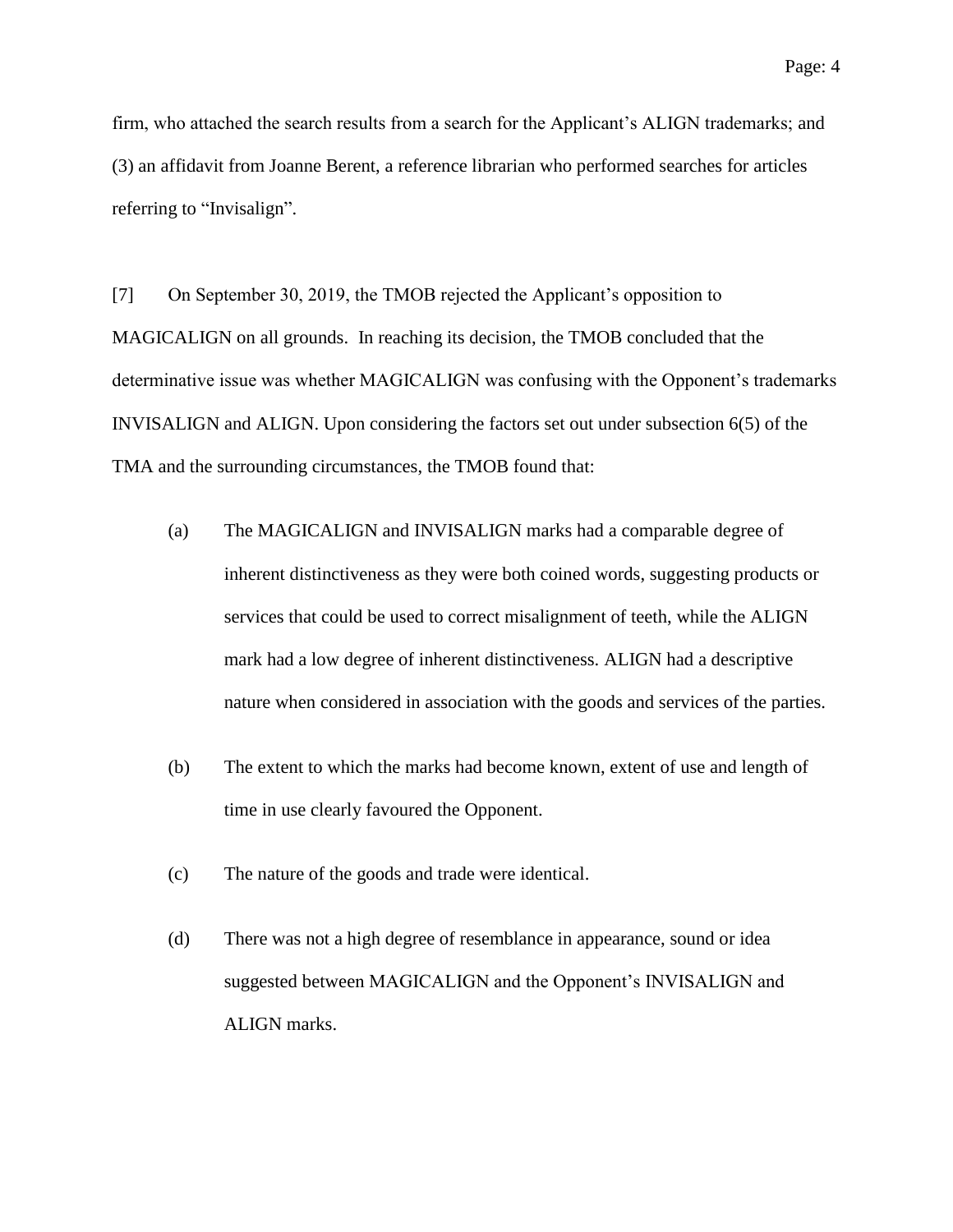- (e) The Applicant had a family of ALIGN trademarks; however, it was of limited weight as a surrounding circumstance because the number of marks in the family was small, and the "ALIGN" component was not used as a suffix in all of the marks.
- [8] On the basis of these findings, the TMOB concluded as follows:

Having considered all of the surrounding circumstances and applying the test of confusion as a matter of first impression and imperfect recollection, despite the significant acquired distinctiveness of INVISALIGN and to a lesser extent ALIGN, the length of time the Opponent's trademarks have been in use, the identical nature of the goods and trade and the fact that the Opponent has a small family of ALIGN trademarks, I find the overall differences between the parties' marks sufficient to shift the balance of probabilities regarding confusion in favour of the Applicant. I am of the view that the ordinary consumer would not, as a matter of first impression, be likely to think that the goods associated with the Mark would emanate from the same source as those associated with the INVISALIGN or ALIGN trademark or vice versa. Consequently, I find that there is no reasonable likelihood of confusion between the parties' trade marks.

- [9] In this application, the Applicant seeks to introduce five new affidavits as evidence:
	- (a) The affidavit of Sian Roberts, Vice President and General Manager of the Applicant's Canadian operation, sworn October 15, 2020 [Roberts Affidavit];
	- (b) A second affidavit from Mary Noonan, trademark searcher employed by the Applicant's counsel, sworn October 15, 2020 [Noonan Affidavit]; and
	- (c) The affidavits of Dr. Stéphane Reinhardt DMD, sworn October 14, 2020 [Reinhardt Affidavit] a dentist, Dr. Terry Carlyle, sworn October 15, 2020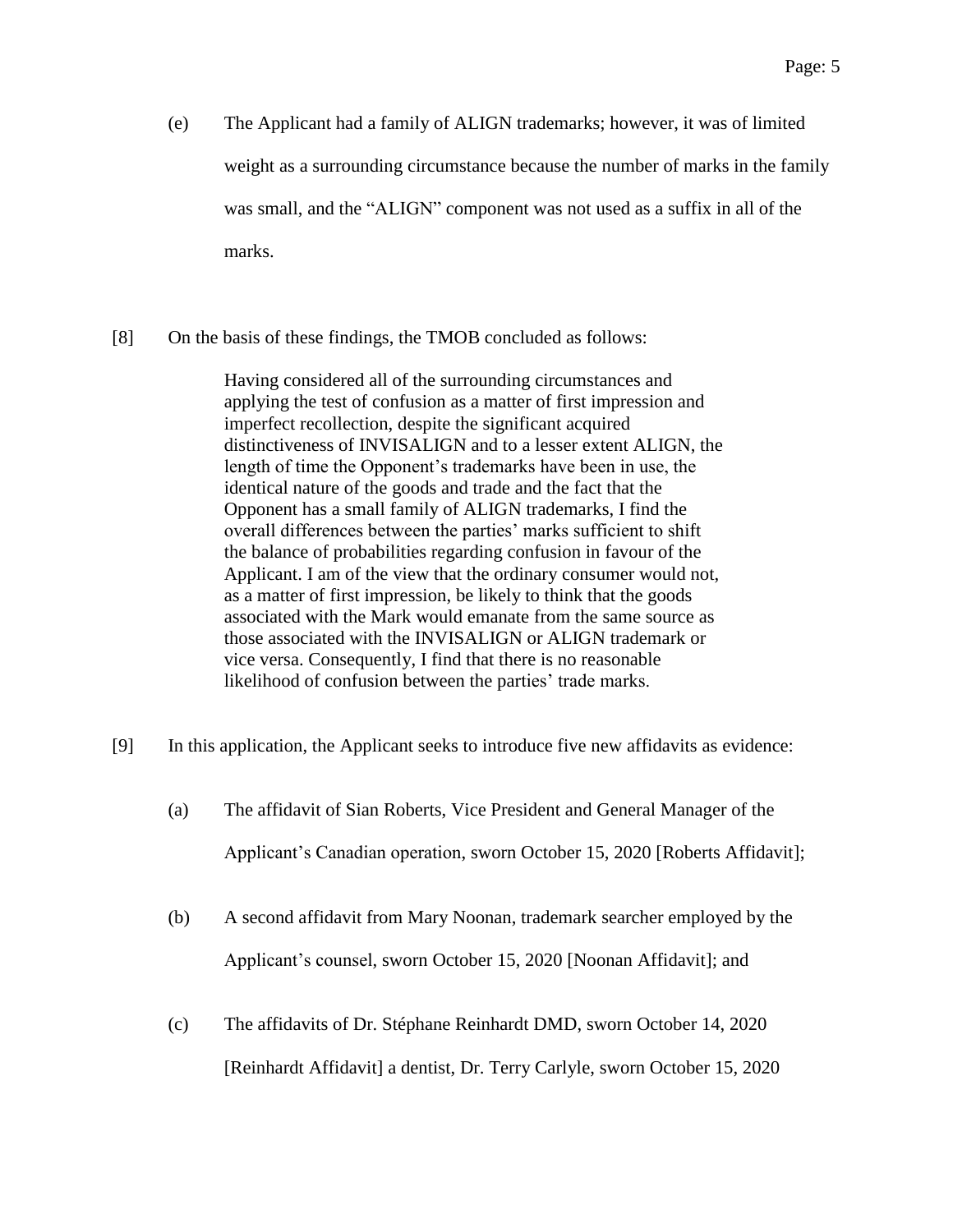[Carlyle Affidavit], an orthodontist, and Dr. Sandra Tai, sworn October 13, 2020 [Tai Affidavit], a Certified Specialist in Orthodontics.

[10] The Applicant argues that the TMOB fixated on the notion that "ALIGN" was descriptive of the Applicant's goods and services and had only a low degree of inherent distinctiveness, and erred by finding that the ALIGN trademark had not acquired distinctiveness and had been used to a lesser extent and less prominently in packaging and advertising. It contends that its new evidence addresses these issues and could have, and would have, affected the TMOB's confusion analysis. It further contends that there has been a significant increase in use of the Applicant's marks and Canadian specific marketing activities such that the marks have become even more well known, if not famous, and that the extent of use and scope of protection should be afforded more weight relative to the other section 6(5) factors. The Applicant asserts that on a consideration of the full evidence there is a likelihood of confusion between MAGICALIGN and the Applicant's INVISALIGN and ALIGN trademarks.

## II. Issues

- [11] This appeal raises the following issues:
	- (a) What is the standard of review taking into account the new evidence filed on the appeal?
	- (b) Is there a reversible error in the TMOB's decision as it relates to the likelihood of confusion?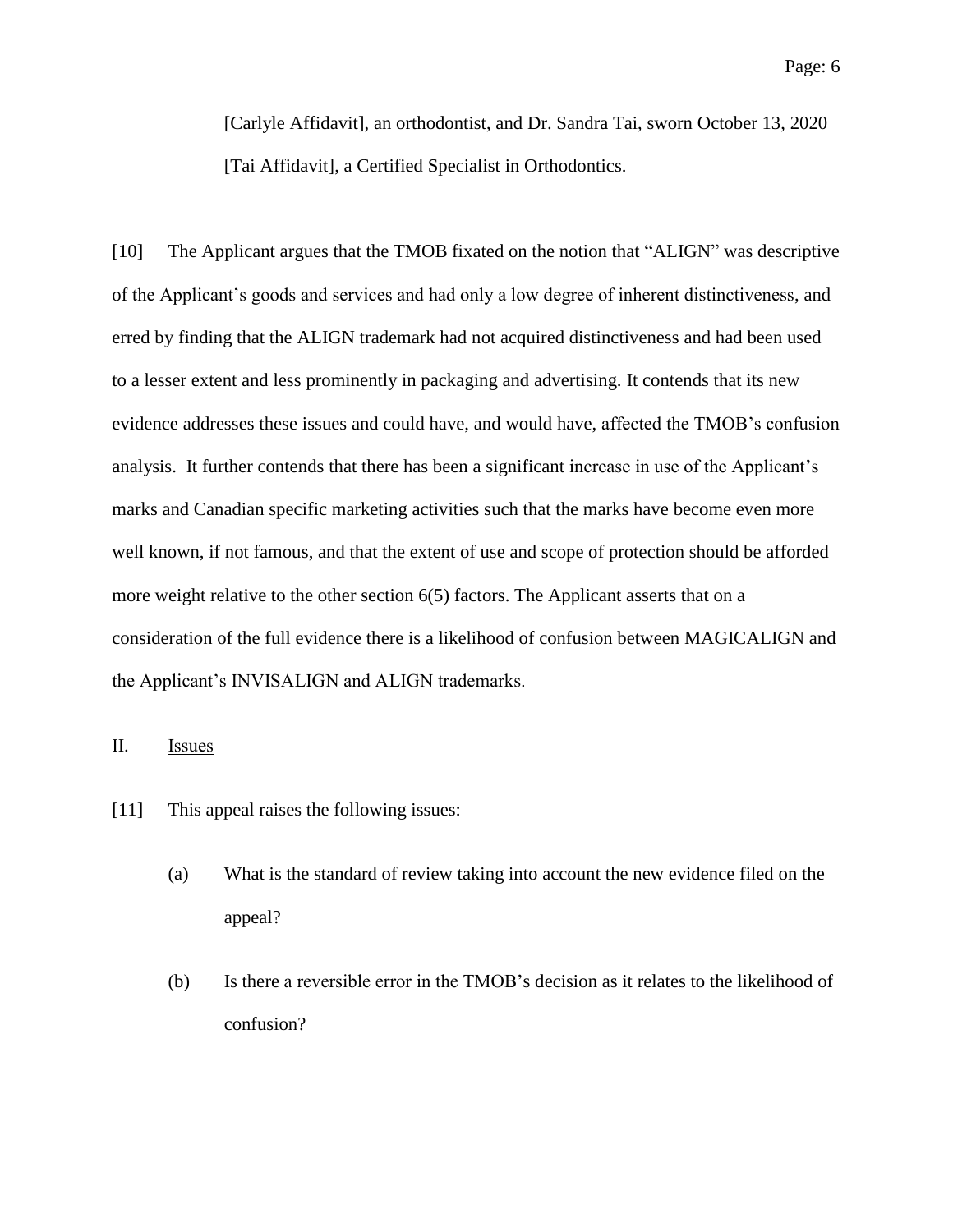#### III. Standard of Review and New Evidence

#### A. *Legal Principles*

[12] Where an Applicant leads new evidence in an appeal of a decision of the TMOB, the Court must first consider the materiality of the evidence and determine whether that evidence is sufficiently substantial, significant and probative that it would have a material impact on the TMOB's decision: *Clorox Company of Canada, Ltd v Chloretec SEC*, 2020 FCA 76 [*Clorox*] at para 21; *Vivat Holdings Ltd v Levi Strauss & Co,* 2005 FC 707 [*Vivat*] at para 27; *Beverly Hills Jewellers MFG Ltd v Corona Jewellery Company Ltd,* 2021 FC 674 [*Corona*] at paras 36-39; *Tokai of Canada Ltd v Kingsford Products Company, LLC,* 2021 FC 782 [*Tokai*] at para 20.

[13] If evidence is material, the Court must review the issue to which the evidence pertains on a correctness standard and make its own determination on the basis of the whole of the evidence. In such circumstances, the Court is not limited to finding a reviewable error in the TMOB's decision and the appeal is in the nature of a hearing "*de novo*" with the benefit of the additional evidence: *Clorox* at para 21; *Tokai* at para 23; *Seara Alimentos Ltda v Amira Enterprises Inc*, 2019 FCA 63 [*Seara*] at para 22.

[14] As set out in *Seara* at paragraphs 23 and 25, an assessment of whether the new evidence would have a material impact on the TMOB's decision does not require a determination of whether the new evidence would ultimately change the result or outcome; the assessment is a preliminary test. The correct question is whether, in the context of the confusion analysis, the evidence could lead to a different conclusion in respect of one or more of the factors set out in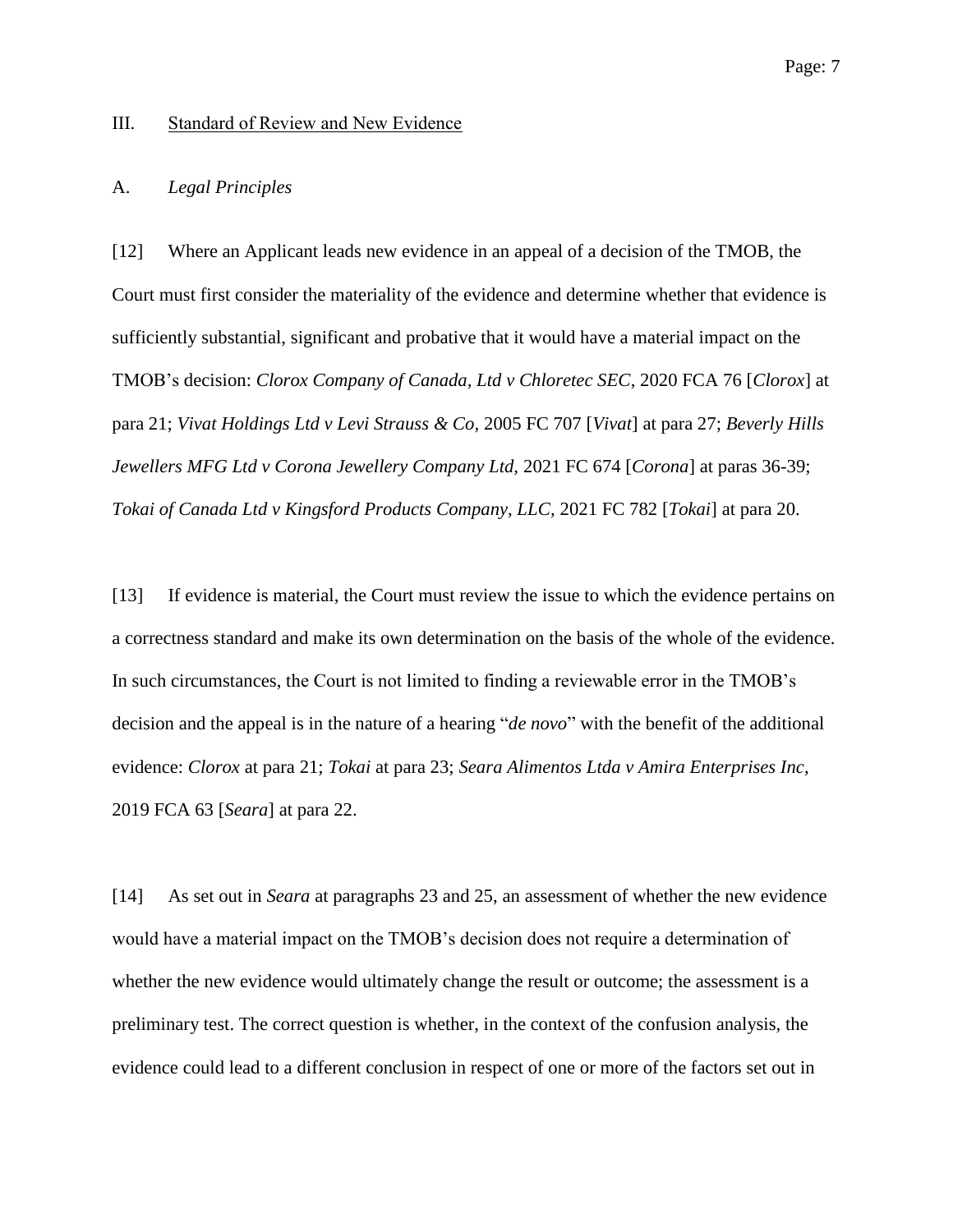subsection 6(5) of the TMA and the balancing underpinning the conclusion as to whether confusion was likely.

[15] Evidence is "material" where it enhances the overall cogency of the record in a way that may have influenced the TMOB's conclusions on a finding of fact or exercise of discretion (*Seara* at para 24; *Tokai* at para 23) or fills gaps or remedies a deficiency identified by the TMOB (*Corona* at para 38-39). Evidence is not "material" if it relates to facts after the relevant date, merely supplements or confirms the findings of the TMOB, or is repetitive of evidence that was already before the decision-maker: *Corona* at paras 38-39; *Seara* at para 24; *Hawke & Company Outfitters LLC v Retail Royalty Company*, 2012 FC 1539 [*Hawke*] at para 31. Materiality is a matter of quality, not quantity: *Hawke* at para 31; *Vivat* at para 27; *Tokai* at para 20; *Assurant, Inc v Assurancia, Inc*¸ 2018 FC 121 at para 23.

[16] If there is no new evidence or if the evidence is not found to be material, the decision is reviewed on the appellate standard of review: *Clorox* at paras 22-23; *Canada (Minister of Citizenship and Immigration) v Vavilov*, 2019 SCC 65 at paras 36-52. For questions of mixed fact and law, the standard is palpable and overriding error and for pure questions of law, correctness: *Clorox* at para 23; *Housen v Nikolaisen*, 2002 SCC 33.

[17] A palpable and overriding error is an obvious error that goes to the core of the decision: *Canada v South Yukon Forest Corp*, 2012 FCA 165 at para 46; *Clorox* at para 38. A review on the standard of correctness is a review where no deference applies to the underlying decision-maker: *Tokai* at para 22.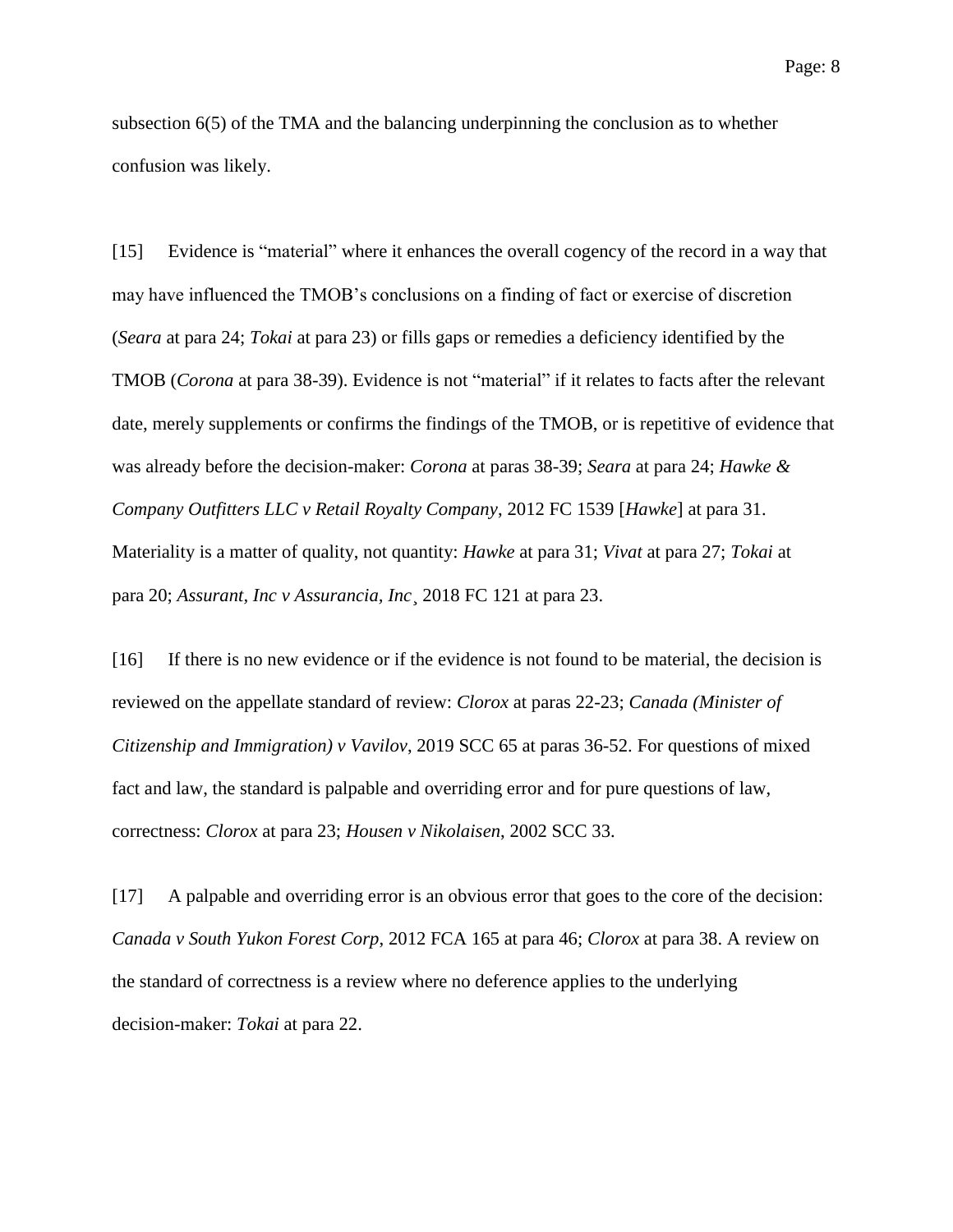## B. *Relevant dates*

- [18] The relevant dates for the purposes of this appeal are:
	- (a) Subsection  $16(3)$  (non-entitlement) September 24, 2015 (priority date);
	- (b) Section 2 (distinctiveness) October 20, 2016 (date of filing the statement of opposition); and
	- (c) Subsection  $12(1)(d)$  (registrability) September 30, 2019 (date of the TMOB's Decision) or the date of the Court's decision on the appeal if material evidence is filed and a *de novo* review is conducted: *Reitmans (Canada) Ltd v Thymes Ltd*, 2013 FC 127 at para 15.

## C. *The New Evidence*

[19] As detailed below, I find that only the new state of the register evidence included within the Noonan Affidavit and the Carlyle, Reinhardt and Tai Affidavits are material and warrant consideration of subsection 6(5)(a) *de novo* along with the weighing of the subsection 6(5) factors. The analysis on the remainder of the individual subsection 6(5) factors are reviewed below for palpable and overriding error.

(1) Roberts Affidavit

[20] The Roberts Affidavit states three objectives. First, to "supplement" the Anger Affidavit by providing "new information about the nature and extent of Align's sales and marketing activities in Canada" from April 2017 to 2020. Second, to address the TMOB's finding that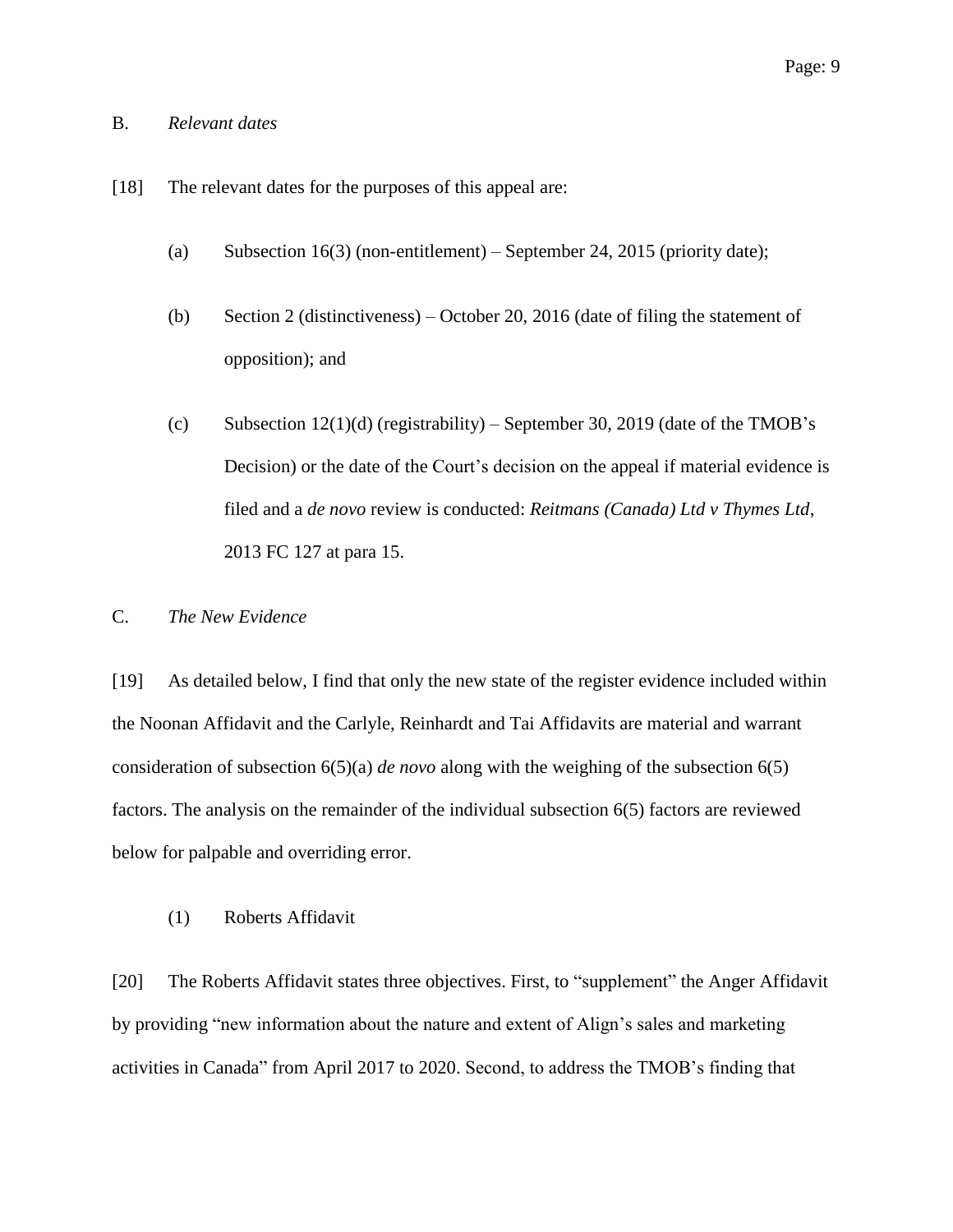ALIGN features less prominently in packaging and advertising and should be afforded less ambit of protection by providing "new and additional details concerning Align's use of ALIGN and the Align, Align Technology and Align Technology Inc. trade names". Third, to address the TMOB's finding that ALIGN and ALIGN TECHNOLOGY have a low degree of inherent distinctiveness by providing new evidence "addressing the distinctive nature of the word "align" in association with Align's goods and services."

[21] With respect to the updated sales and marketing information (paragraphs  $10 - 42$ ), I agree with the Respondent, details regarding the sales and marketing efforts of Align after 2016 are not relevant to the subsection 16(3) and section 2 grounds of opposition as they are after the materials date for these grounds. While at least some of this evidence may be applicable to section  $12(1)(d)$ , it is not probative as it serves to merely supplement and further corroborate findings already made by the TMOB as to the extent of use of the Applicant's marks, which was based on extensive sales and marketing information that was already filed with the Anger Affidavit.

[22] As acknowledged by the Applicant in its written representations, the Anger Affidavit outlined the "very significant" and "steadily increas[ing]" sales revenues associated with Align's products, the significant number of orthodontists and dentists trained to use Align's products, "detailed the significant amounts spent by Align to advertise, market and promote its products and services in Canada and around the world in association with the ALIGN Trademarks", and "provided detailed evidence and specimens of its advertising, promotional, and marketing activities in Canada and throughout the world both through activities targeted towards existing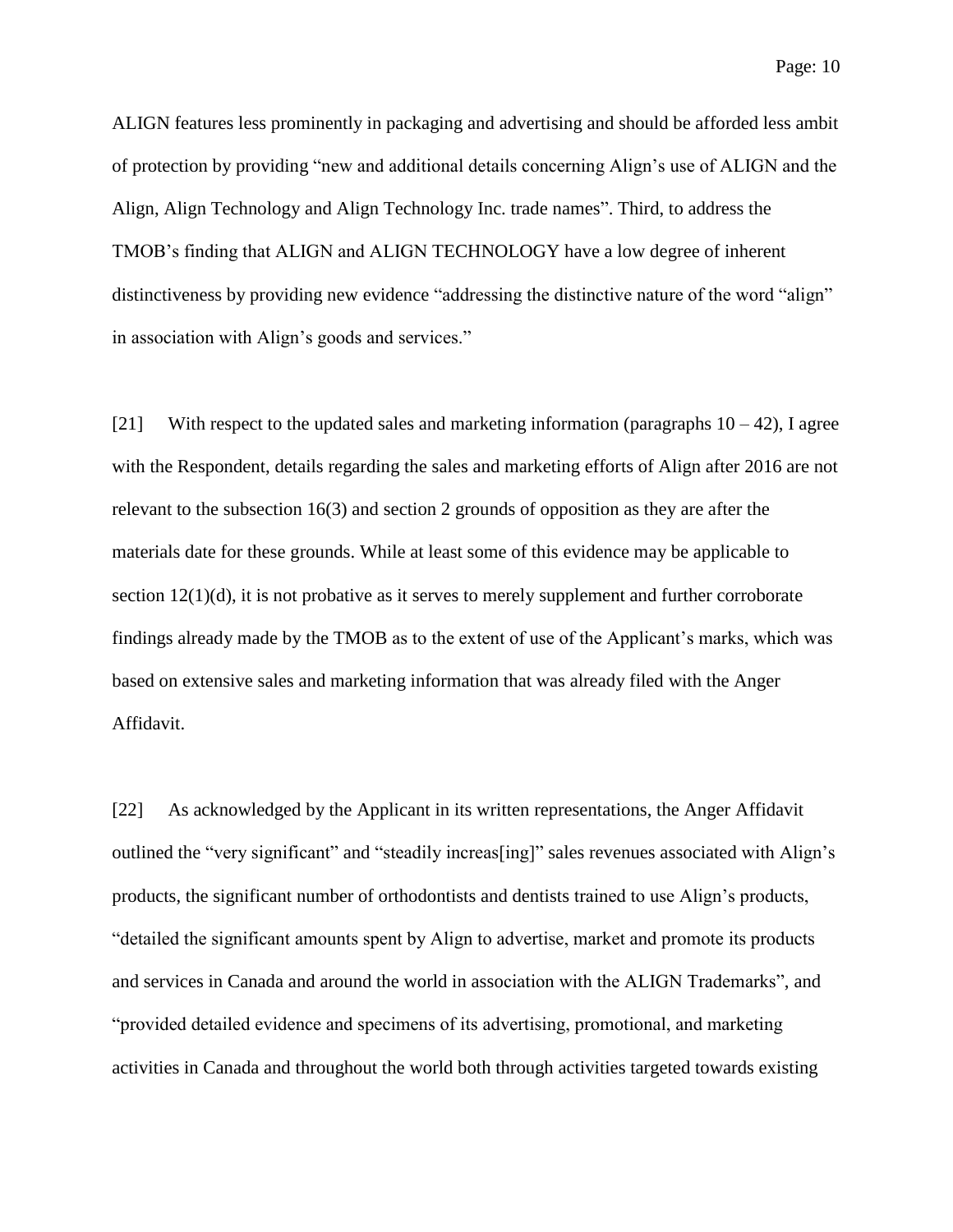and prospective orthodontist and dentists [sic] customers, and activities targeted directly to end consumers". The TMOB acknowledged the various types of evidence filed by the Applicant establishing widespread use of the ALIGN trademarks and concluded that the extent of use and length of time in use strongly favoured the Applicant.

[23] The sales and marketing information in the Roberts Affidavit provides details of additional sales and marketing initiatives since 2017 to further enhance and grow the Canadian market. This includes details of opening a Canadian office; Canada specific social media campaigns and sponsorship opportunities, including with the Toronto Raptors; as well as updates of information from the Anger Affidavit (i.e., sales estimates, advertising expenditures, numbers of patients treated with the INVISALIGN system and numbers of orthodontists and dentists who have received training).

[24] The Applicant argues that the INVISALIGN and ALIGN marks have become so well known that they are "famous". It contends that in such circumstances, the trademarks should be afforded a wide scope of protection, making the burden imposed on a newcomer applicant to dispel any likelihood of confusion exceedingly difficult to overcome: *Miss Universe Inc v Bohna*, [1995] 1 FC 614, 1994 CarswellNat 1443 (WL) (FCA) [*Miss Universe*] at paras 12, 17-18.

[25] However, unlike *Miss Universe*, the TMOB already considered the extensive use of the ALIGN Trademarks in its decision, finding that "such extensive use increases the ambit of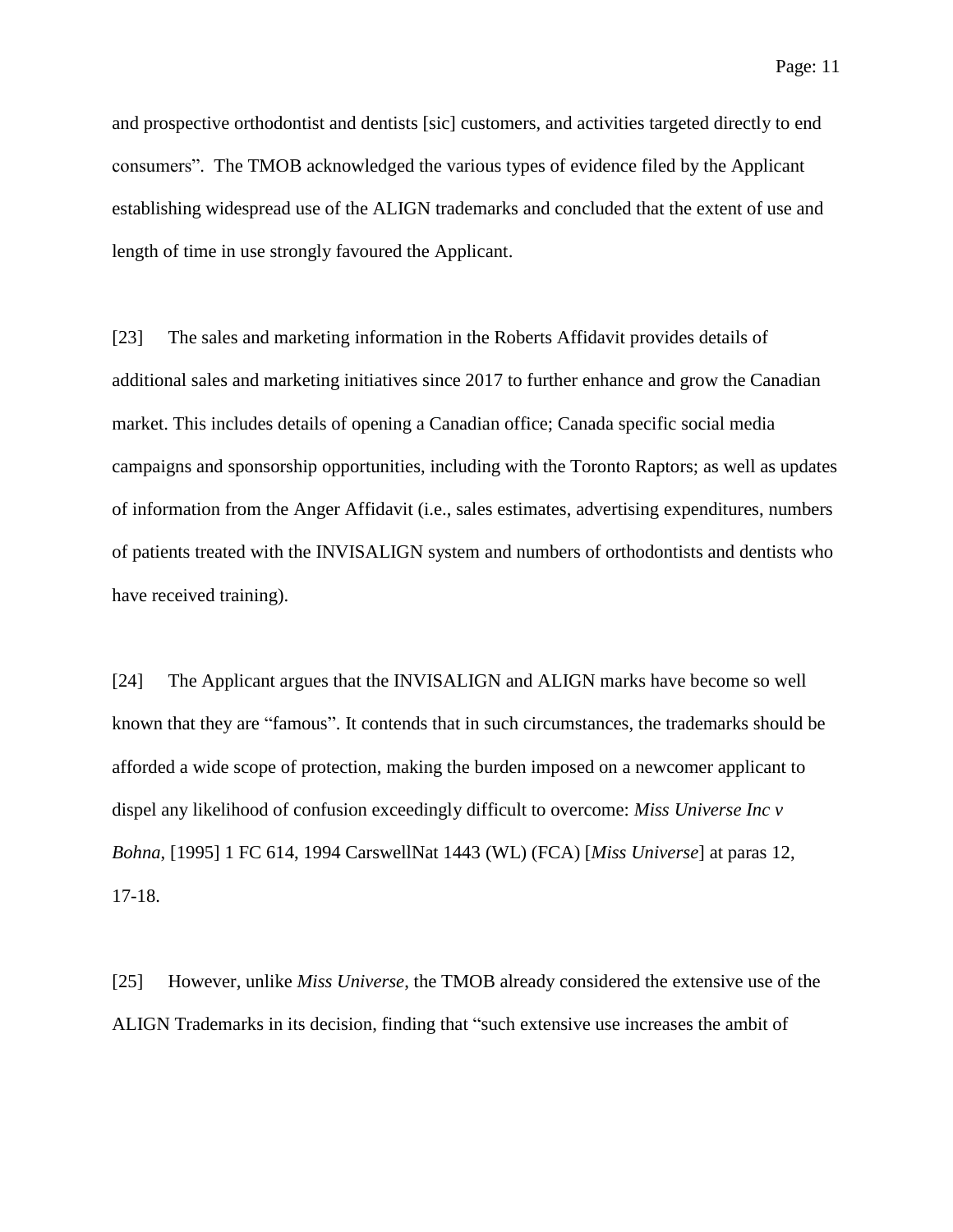protection to be afforded to the [Applicant's] INVISALIGN trademark and to a lesser extent its ALIGN trademark."

[26] While I agree that the new evidence indicates further steady increases in sales, advertising and promotion, in my view this simply adds further support to the conclusions the TMOB already reached. The TMOB explained that despite the significant acquired distinctiveness and length of time the marks had been in use, the parties' marks were sufficiently different that no reasonable likelihood of confusion would exist. This new evidence does not go to this critical issue.

[27] The Applicant's reference to the decision in *3469051 Canada Inc c Axis Heating and Air Conditioning Inc*., 2019 FC 1103 [*Axis Heating*] is also of no assistance as it is factually distinct. The weighing of factors in that case involved not only extensive use leading to significant acquired distinctiveness but also that the marks involved were visually similar in appearance. The counterbalancing point was that the two marks differed somewhat in terms of the nature of their trade. *Axis Heating* does not assist with why the supplementary evidence in the Roberts Affidavit should be considered material in the face of the evidence that was already submitted and the conclusions reached.

[28] In my view, the additional evidence in paragraphs 10-42 of the Roberts Affidavit is merely supplementary of findings already made and would not have been probative of the TMOB's decision.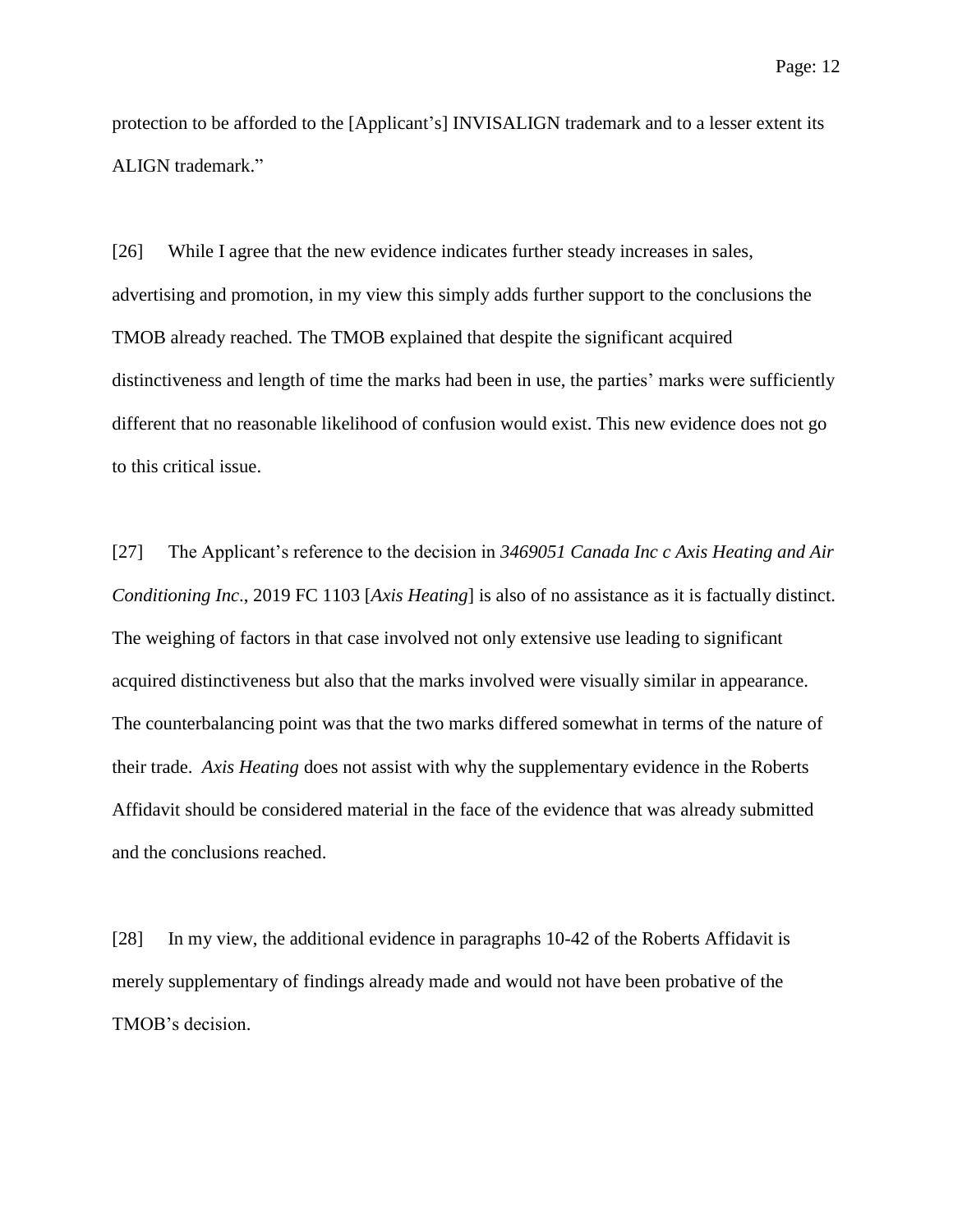[29] The additional evidence in the Roberts Affidavit concerning Align's use of "ALIGN" and the Align, Align Technology and Align Technology Inc. trade names (paragraphs  $43 - 54$ ) is also not material as it simply repeats information already provided in the Anger Affidavit or provides additional examples of packaging and marketing materials seen by patients, clinicians, sponsors and others that is similar to if not the same as the information that was already provided and considered by the TMOB. At paragraphs 45 and 46, Ms. Roberts refers to the product information and marketing materials in the Anger Affidavit that she states shows the use of the ALIGN trademark and Align Technology business names. She adds further examples at paragraph 47, which she admits at paragraph 48, are similar to the examples provided in the Anger Affidavit and then supplements with some additional examples at paragraphs 50-53.

[30] The TMOB already considered the same and/or similar evidence in its decision. In doing so, it found that various product information documents feature the ALIGN Trademarks (paragraph 17); however, INVISALIGN appears more predominantly in packaging and advertising (paragraph 18). The refiling of the same product and marketing information and additional information of the same type through an affidavit from the Applicant, amounts to a request to re-evaluate this same evidence. It does not present substantial and significant new evidence.

[31] The Roberts affidavit also provides background information on the introduction and commercialization of the INVISALIGN system, Align's reasons for adopting the ALIGN Trademarks and the use of the word "aligners" (paragraphs 55–62). The Applicant argues that this evidence addresses the TMOB's finding that ALIGN is descriptive and has not acquired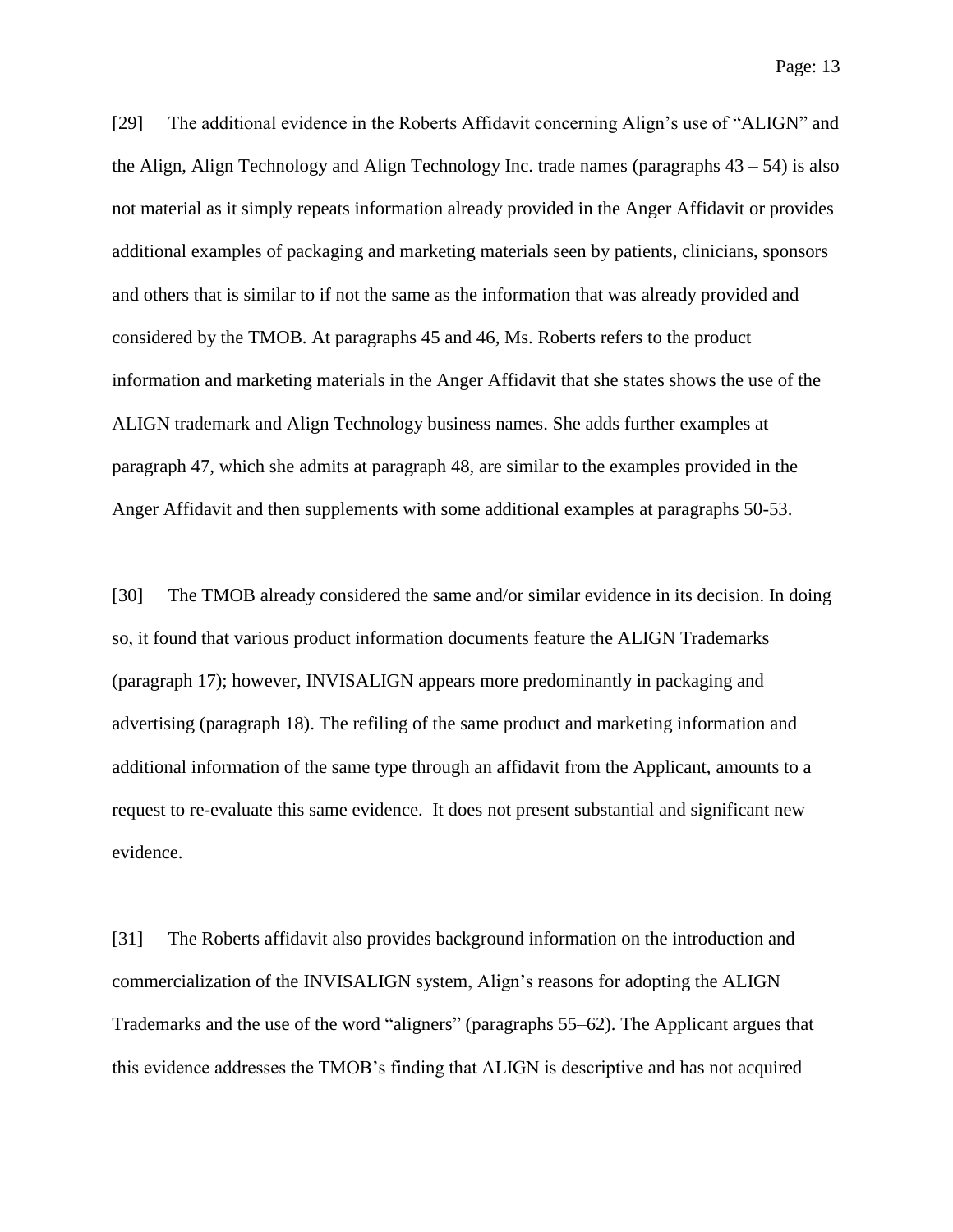Page: 14

distinctiveness. However, I agree with the Respondent that this evidence is irrelevant to the assessment of the descriptiveness of the mark, which is to be evaluated from the perspective of the relevant consumer, not the trademark owner: *Cliché v Canada (Attorney General)*, 2012 FC 564 at para 22; aff'd 2013 FCA 8. Ms. Roberts also states, on information and belief, that Align was not required to file evidence relating to acquired distinctiveness during the prosecution of its "ALIGN" marks. The Applicant asserts that this evidence establishes the Trademarks Office did not consider the marks to be descriptive. The statements made by Ms. Roberts, however, are not supported by any documentation. On their own, they are of limited probative value.

[32] The remainder of the evidence in the Roberts Affidavit (paragraphs 63 – 72) seeks to introduce information relating to an alleged reproduction of a copyrighted image from Align's product materials. As there was no argument of "bad faith" or copying before the TMOB and as the allegations do not relate to the trademarks at issue, I agree with the Respondent that the principle in *Procter & Gamble Inc v Colgate-Palmolive Canada Inc*, 2010 FC 231 at paragraph 26 applies and there is no jurisdiction to consider this issue. This evidence accordingly, in my view, is not admissible or material.

#### (2) Noonan Affidavit

[33] The Noonan Affidavit contains the results of a registry search of the Applicant's ALIGN trademarks. However, a similar search with nearly the same results was already included in the first Noonan Affidavit (the updated search indicated that two pending applications identified in the first search were now registered and included on further registration).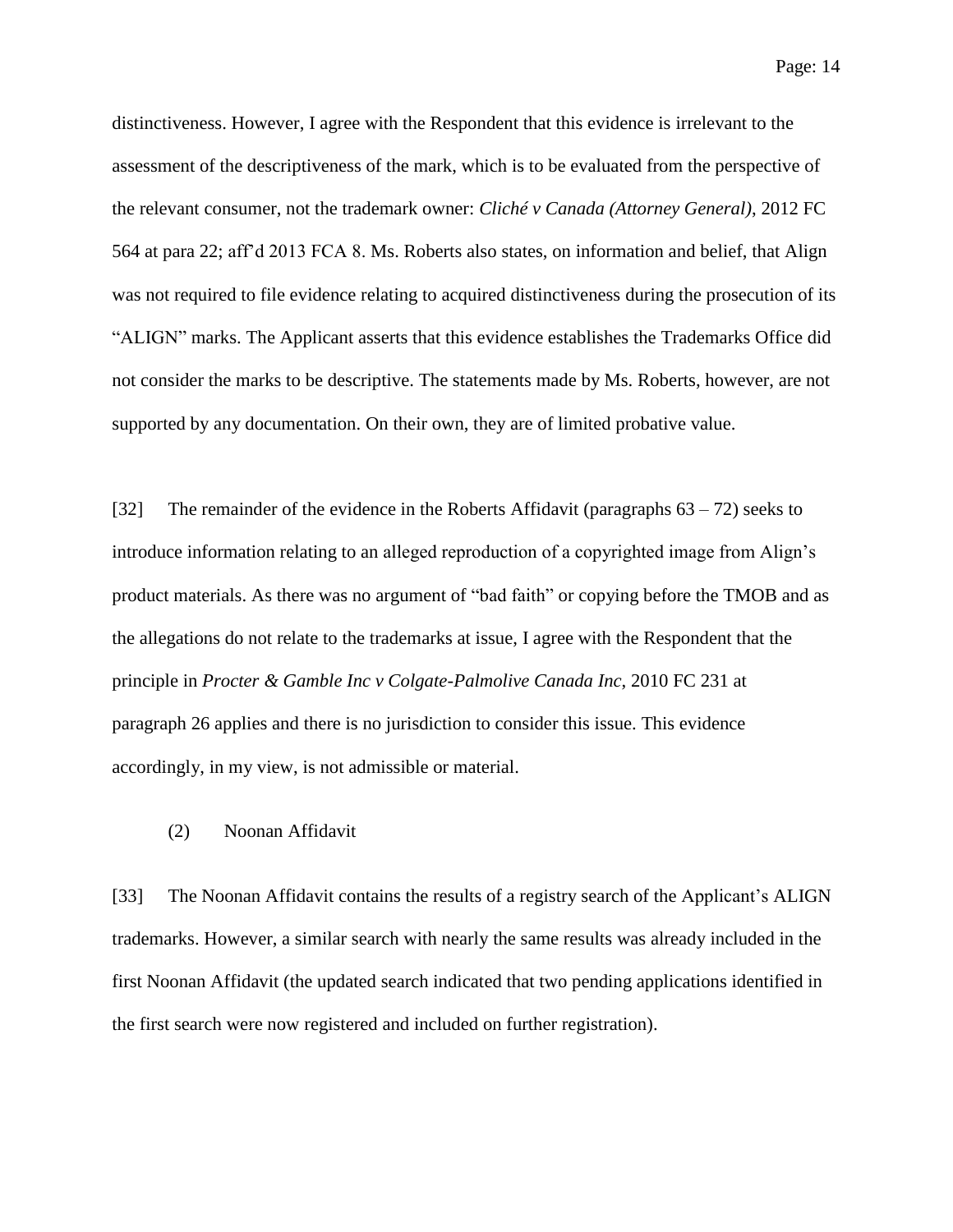[34] The Applicant seeks to introduce this same information for the purpose of highlighting that the Examiner did not object to the registration of any of the ALIGN Trademarks on the basis of descriptiveness and to further support its argument that Align has a family of ALIGN marks.

[35] On the first point, the information provided is repetitive of information relating to the registration of the marks that was already before the TMOB in the opposition. Such evidence is not new.

[36] On the second point, as noted by the TMOB, in order to rely on a family of trademarks an opponent must prove use of each trademark of the alleged family. The updated search results on their own are not meaningful as they do not expand on the small family of trademarks identified by the TMOB as being those for which use has been shown. The proposed new evidence is not significant.

[37] The Noonan Affidavit also includes a second search, conducted as of October 15, 2020, of all active trademark registrations existing on the Register containing the element "ALIGN" alone or in combination with other word or design elements. As noted by the Applicant, state of the register evidence was not before the TMOB.

[38] The Applicant asserts that the results from this search indicate that Align enjoys a monopoly position with respect to the trademark ALIGN as used in association with orthodontic goods and services.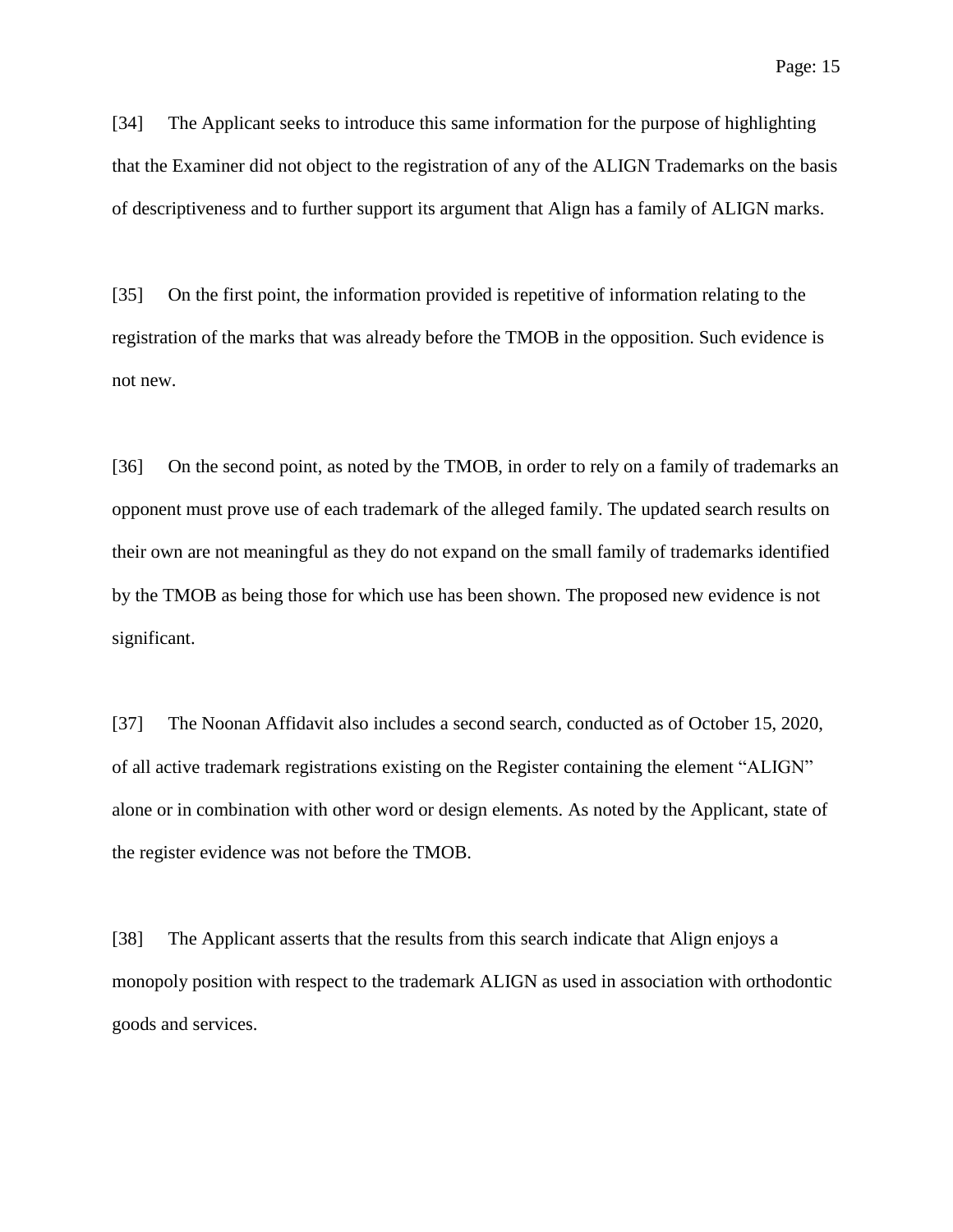[39] The Respondent argues that as the search was conducted on October 15, 2020 it is after the relevant date for all issues in dispute and therefore cannot be material to the TMOB's findings. I note, however, that the search includes information that would have been on the register prior to September 30, 2019, therefore I do not agree that they can be disregarded on this technical argument.

[40] The Respondent further argues that while the Applicant contends that there are no other third-party marks on the Register incorporating "ALIGN" for use in association with dental or orthodontic goods or services, two registrations were identified by the search that indicate an "aligner" containing trademark owned by a third party for use in association with orthodontic appliances and goods – SURECURE ORTHODONTIC ALIGNERS & Design and SPEEDALIGNERS. While I agree the results of the search are more nuanced, in my view this goes to whether the results would ultimately impact the TMOB's analysis rather than, as a matter of preliminary assessment, whether they could have an impact. In my view, the state of the register evidence is additional evidence that the TMOB would have considered significant for its section 6(5)(a) analysis and analysis of the surrounding circumstances and warrants a *de novo* assessment of this factor, including this evidence.

#### (3) Carlyle, Reinhardt and Tai Affidavits

[41] The Applicant asserts that the Carlyle, Reinhardt and Tai Affidavits present evidence that is substantially significant and probative in relation to the TMOB's findings regarding whether the ALIGN mark is as prevalent as INVISALIGN in product and marketing materials and the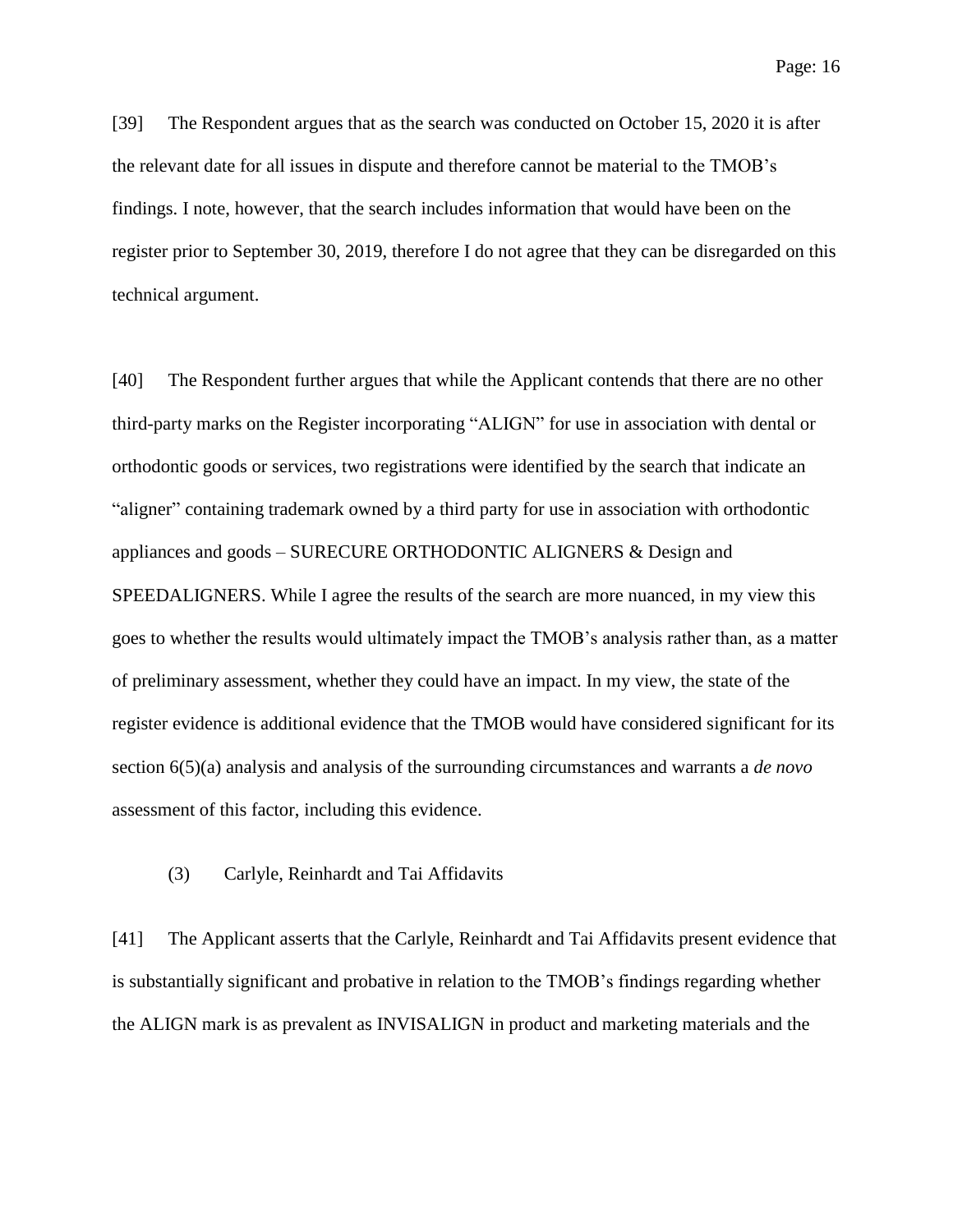finding that "ALIGN" is descriptive. As noted by the Applicant, there was no evidence from dentists or orthodontists previously filed.

[42] The Respondent highlights that the Carlyle, Reinhardt and Tai Affidavits attach and comment on the same product, patient care and consent form materials that were already included in the Anger Affidavit. It asserts that the opinions given as to how patients would view this information and the ALIGN Trademarks is nothing more than impermissible opinion evidence.

[43] In my view, the Carlyle, Reinhardt and Tai Affidavit, although commenting on the same documents as included in the Anger Affidavit , provide a different viewpoint that would have been considered relevant and material for consideration in respect of paragraph 6(5)(a). Accordingly, I consider this evidence to be admissible and to further justify a *de novo* review of paragraph 6(5)(a) and the weighing of the subsection 6(5) factors.

#### IV. Is there a reversible error in the TMOB's decision

[44] There is no dispute between the parties that when applying the legal test for assessing the likelihood of confusion, the test is to be considered as a matter of first impression in the mind of a casual consumer, somewhat in a hurry, with an imperfect recollection of the trademark, who does not pause to give the allegedly confusing mark in front of them any detailed consideration or scrutiny or to examine closely the similarities and differences between the marks: *Veuve Clicquot Ponsardin c. Boutiques Cliquot Ltee,* 2006 SCC 23 at para 20, *Clorox* at para 32.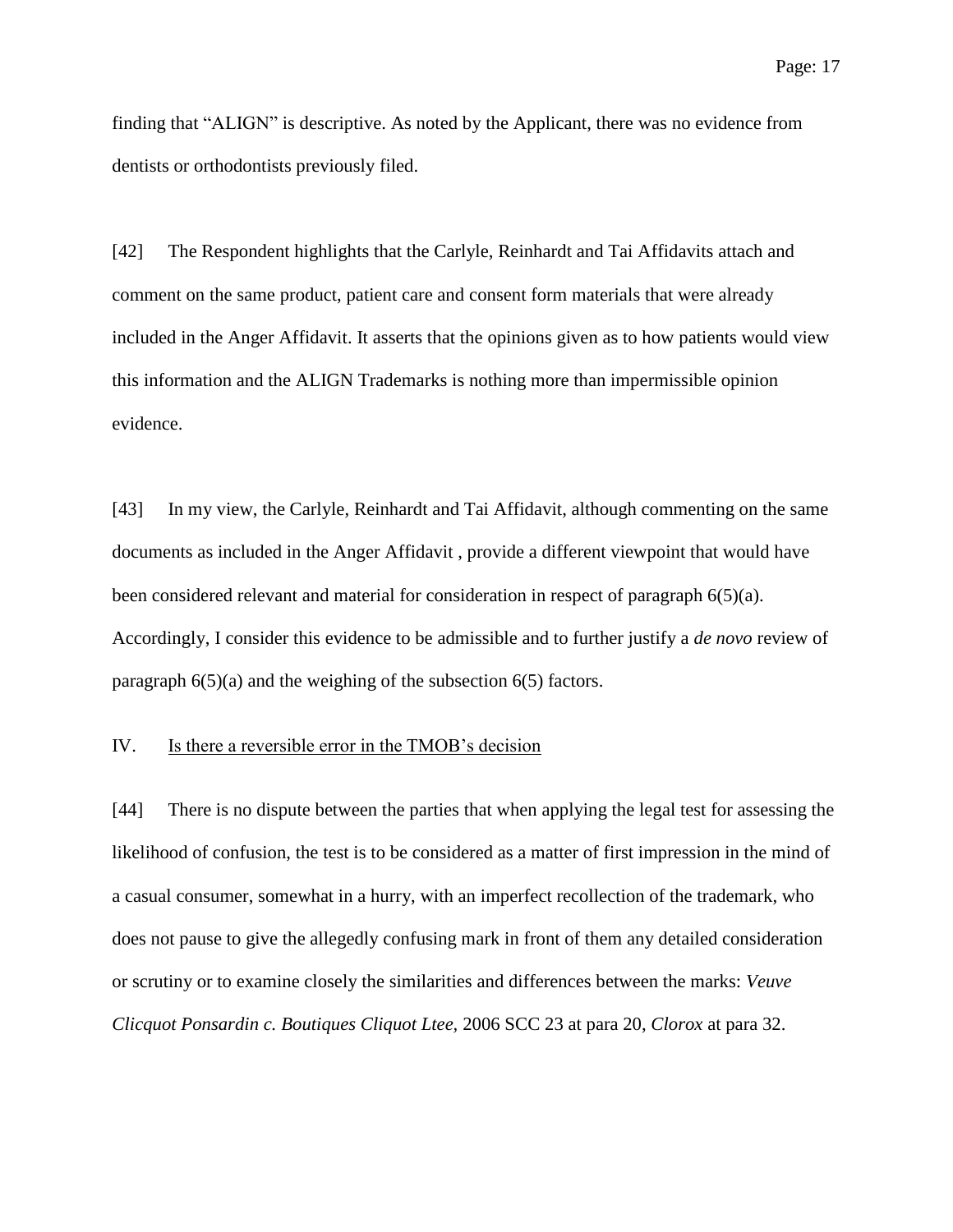[45] The likelihood of confusion is to be determined by consideration of all of the surrounding circumstances, including the criteria set out under subsection 6(5) of the TMA, which are not exhaustive and may be given different weight in a context specific assessment: *Mattel USA Inc v 3894207 Canada Inc*, 2006 SCC 22 [*Mattel*] at para 54.

[46] These legal principles were referenced in the TMOB's decision and were applied in its analysis. I do not understand the Applicant to be arguing that the TMOB made an error of law. On the basis of my finding on the new evidence submitted on this appeal, as set out above, my analysis includes a *de novo* review of paragraph 6(5)(a), consideration of whether the TMOB made a palpable and overriding error in its analysis of the remaining subsection 6(5) factors, a *de novo* review of the weighing of the factors and the determination of whether there is a likelihood of confusion. For the reasons that follow, I do not find that the TMOB made any such errors or that a different conclusion should be reached.

# A. *Subsection 6(5)(a) – inherent distinctiveness and extent to which the marks have become known*

[47] Upon conducting my own *de novo* review of the evidence, I arrive at the same conclusion as the TMOB, the MAGICALIGN and INVISALIGN have a similar degree of inherent distinctiveness as they are both coined words that include a component "align" suggesting products and services that can be used to correct misaligned teeth. I similarly agree that "ALIGN" is less inherently distinctive because it describes the intended function of the goods and services.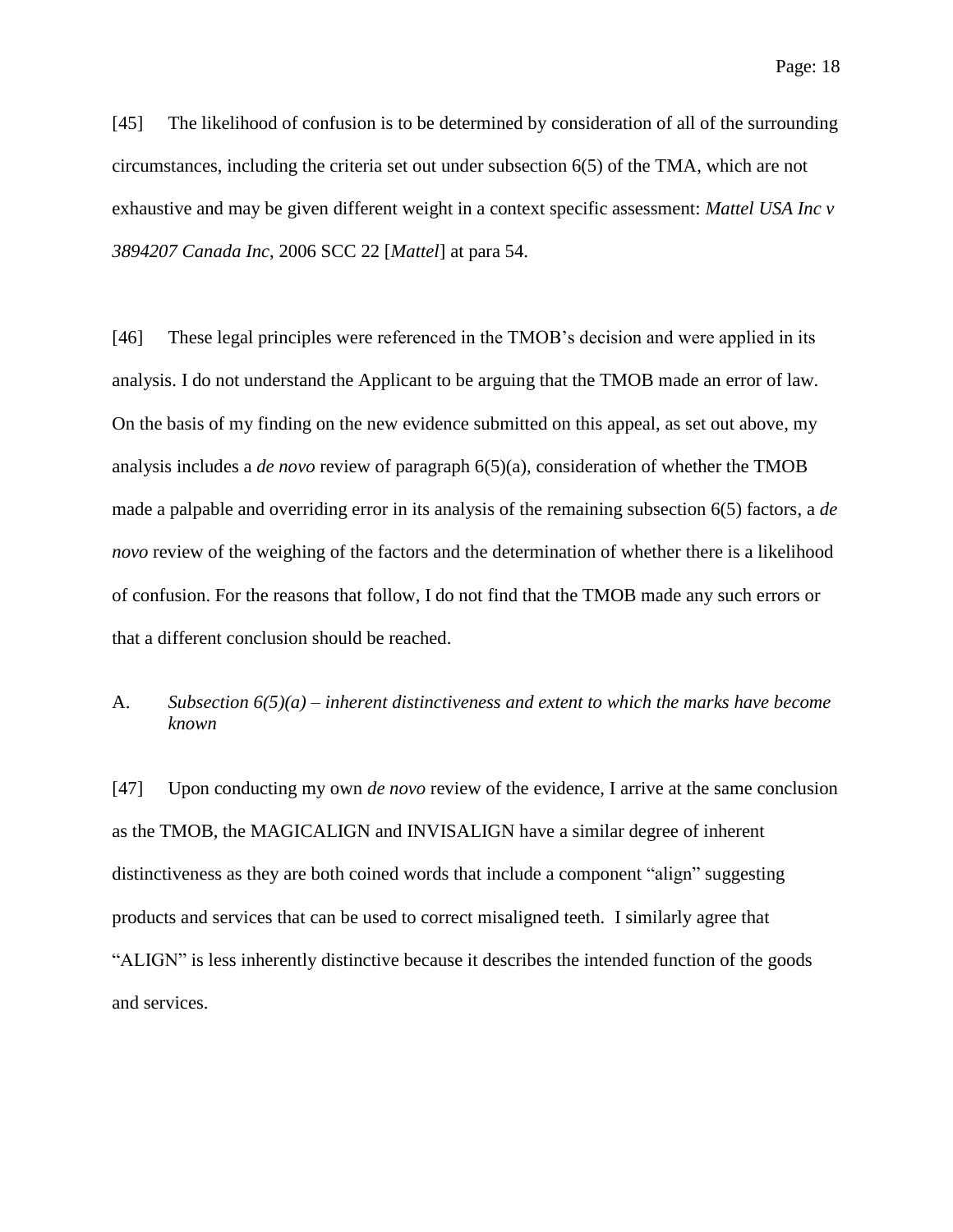[48] The Applicant argues that the word "align", a verb, is not descriptive of the parties' goods and services. It asserts that the word "aligner" only came into existence as a result of the Applicant's products.

[49] However, the new evidence indicates that there is low inherent distinctiveness of the terms "aligner" and "align" as they have become terms of the trade (*Smart Cloud Inc v International Business Machines Corporation*, 2021 FC 236 at paras 72-73).

[50] The state of the register evidence indicates other third party marks using the word "aligner" in association with goods, along with the word "align" to describe the third party's wares as of the relevant date for section 12(1)(d). Trademark Registration No TMA1017253 for SURECURE ORTHODONTIC ALIGNERS uses the word "aligner" in both its trademark and the noun and verb "aligner" and "align", respectively, as part of the description of the wares: "orthodontic products, namely orthodontic brackets, aligners and retainers used by dentists and orthodontists to straighten and re-align patients teeth" [emphasis added]. The registration details indicate use of this mark in association with these specified wares as early as January 17, 2017. Similarly, Trademark Registration No TMA708670 for the trademark SPEEDALIGNERS uses "aligners" in the trademark name. This mark is registered in association with orthodontic appliances and for services relating to the manufacture of orthodontic appliances. The registration details indicate a declaration of use in association with these wares and services filed January 21, 2008.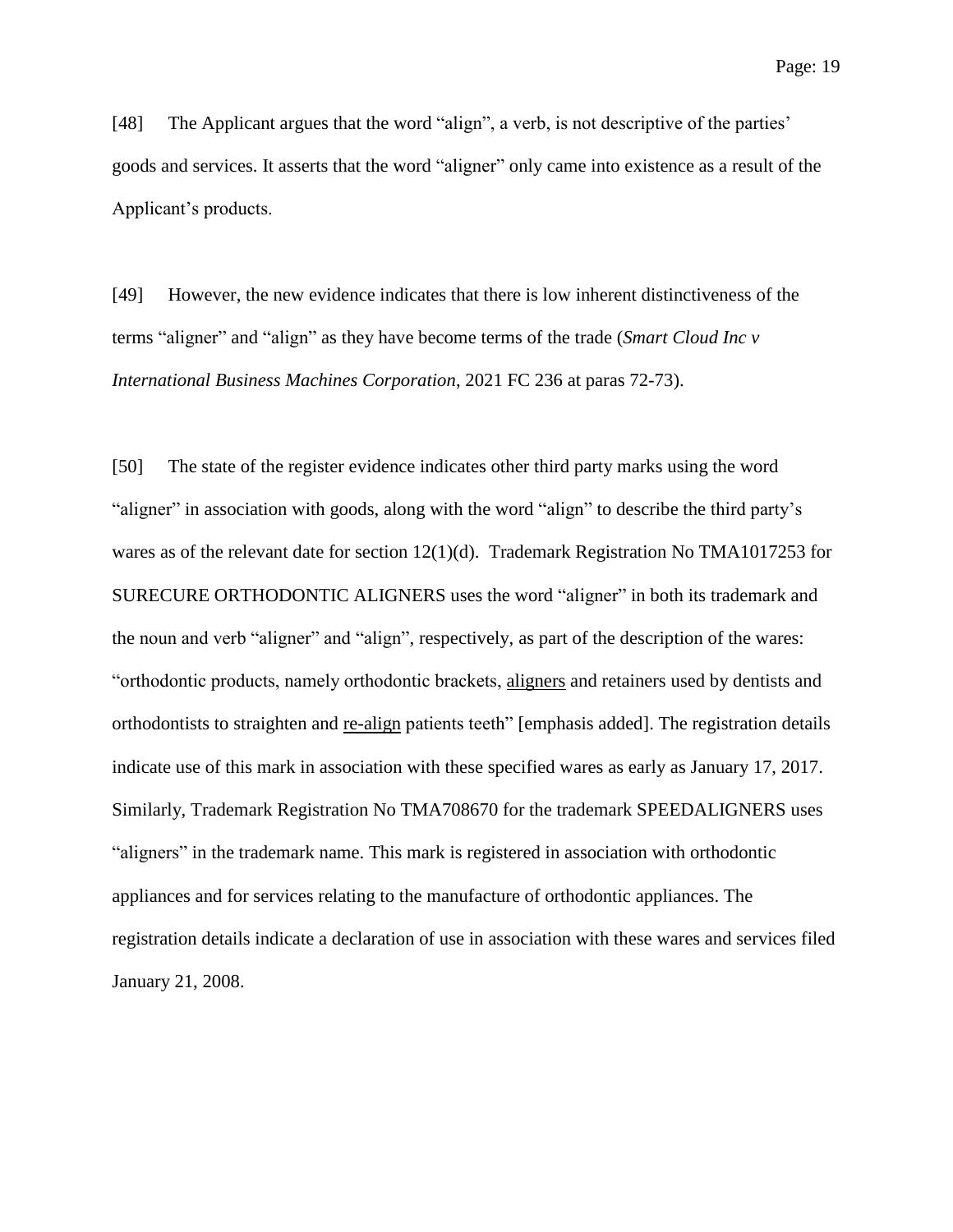[51] Other news articles and corporate documents adduced by the Applicant before the TMOB and cited within the TMOB decision also indicate the use of the words "aligner" to describe the Applicant's product and refer to the function of the product to "align" teeth. The concepts of bringing teeth into "alignment" is used throughout these articles as common terminology used to describe the objective of treating crooked teeth (see for example, Edmonton Journal article from April 8, 2009 (Berent affidavit, Exhibit B, page 106): "Braces: Wires are attached to the teeth and are periodically tightened to bring them into alignment. A new system called Invisalign does the same thing with a series of plastic trays that fit on the teeth").

[52] The Carlyle, Reinhardt and Tai Affidavits further refer to the word "aligner" as becoming part of the trade vocabulary since the Align Trademarks came into use. As stated by Dr. Tai at paragraph 19 of her affidavit:

> Before Align's INVISALIGN system became available, the term "aligner" to describe orthodontic appliances or products was not used. In the first few years after the INVISALIGN system was launched the INVISALIGN appliances were referred to as "trays", and some practitioners continue to use that terminology. Over time, however, with the success and popularity of the INVISALIGN system, "aligner" has over time become part of the terminology in the field.

[53] Similar statements are also made in the Carlyle and Reinhardt Affidavits.

[54] The admission that the term "aligner" was popularized as a term of art amongst dentists and orthodontists by the relevant date suggests that "ALIGN" would only have limited inherent distinctiveness as it is descriptive of the function of the parties' goods.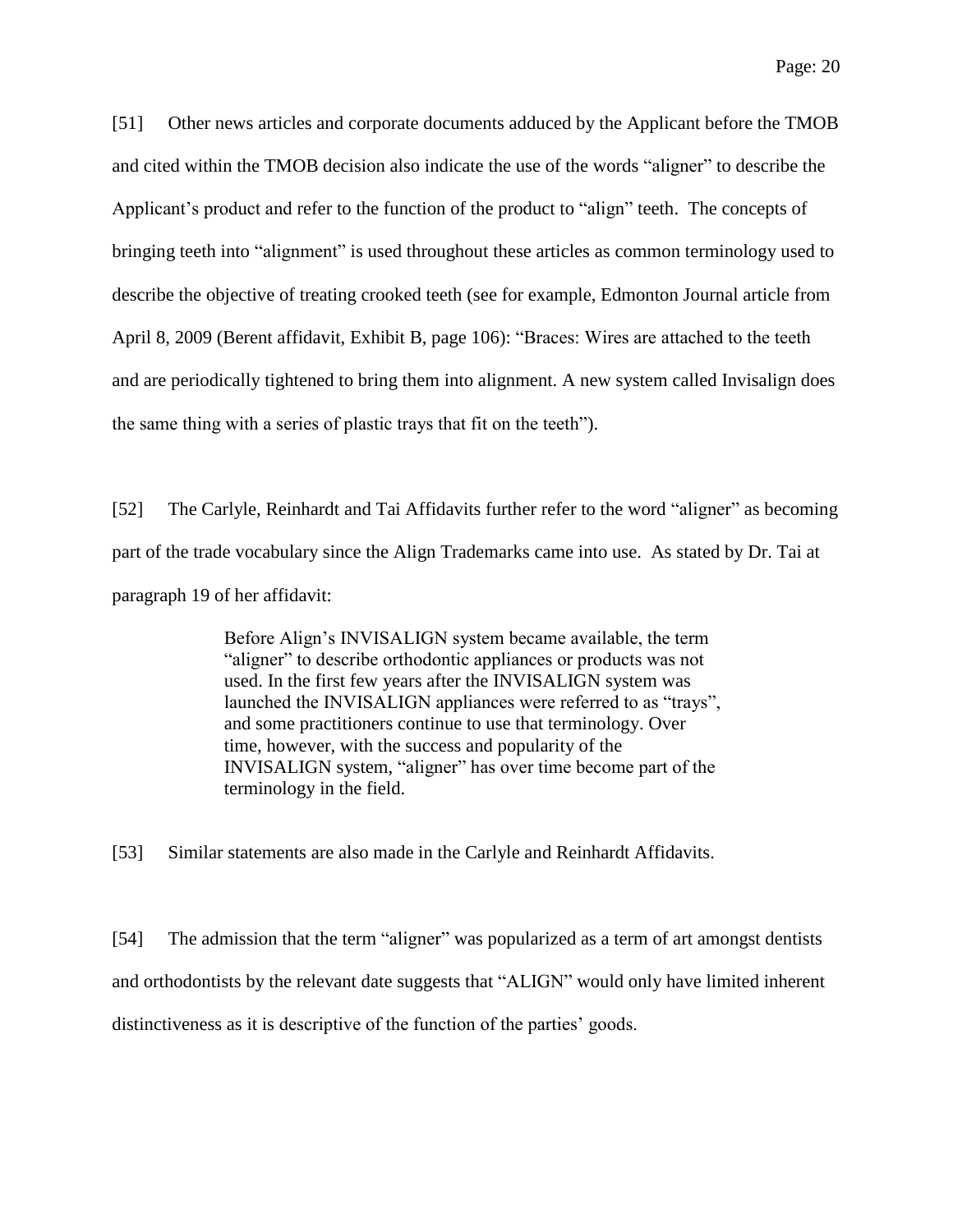[55] Factor 6(5)(a), however, requires consideration of both the inherent distinctiveness of the

marks and the extent to which they have become known and acquired distinctiveness in the

marketplace. This is a measure of the overall strength of the mark. As stated by the Federal Court

of Appeal in *Pink Panther Beauty Corp v United Artists Corp*, [1998] 3 FC 534, 1998

CarswellNat 548 (FCA) at paragraphs 23-24:

The first item listed under subsection  $6(5)$  is the strength of the mark. This is broken down into two considerations: the inherent distinctiveness of the mark, and the acquired distinctiveness of the mark. Marks are inherently distinctive when nothing about them refers the consumer to a multitude of sources. Where a mark may refer to many things or, as noted earlier, is only descriptive of the wares or of their geographic origin, less protection will be afforded the mark. Conversely, where the mark is a unique or invented name, such that it could refer to only one thing, it will be extended a greater scope of protection.

Where a mark does not have inherent distinctiveness it may still acquire distinctiveness through continual use in the marketplace. To establish this acquired distinctiveness, it must be shown that the mark has become known to consumers as originating from one particular source. In *Cartier, Inc. v. Cartier Optical Ltd.*, Dubé J. found that the Cartier name, being merely a surname, had little inherent distinctiveness, but, nevertheless, it had acquired a great deal of distinctiveness through publicity. Likewise in *Coca-Cola Ltd. v. Fisher Trading Co.*, the Judge found that the word "Cola" in script form had become so famous that it had acquired a very special secondary meaning distinctive of the beverage, and was, therefore, worthy of protection.

[footnotes omitted]

[56] The evidence in this case indicates that the Applicant's INVISALIGN and ALIGN marks have become known to potential consumers through use in the marketplace. While the Carlyle, Reinhardt and Tai Affidavits state that patients being treated with the INVISALIGN system would be familiar with both the INVISALIGN and ALIGN marks through their use in product and patient materials, this evidence also indicates that it is the INVISALIGN mark that patients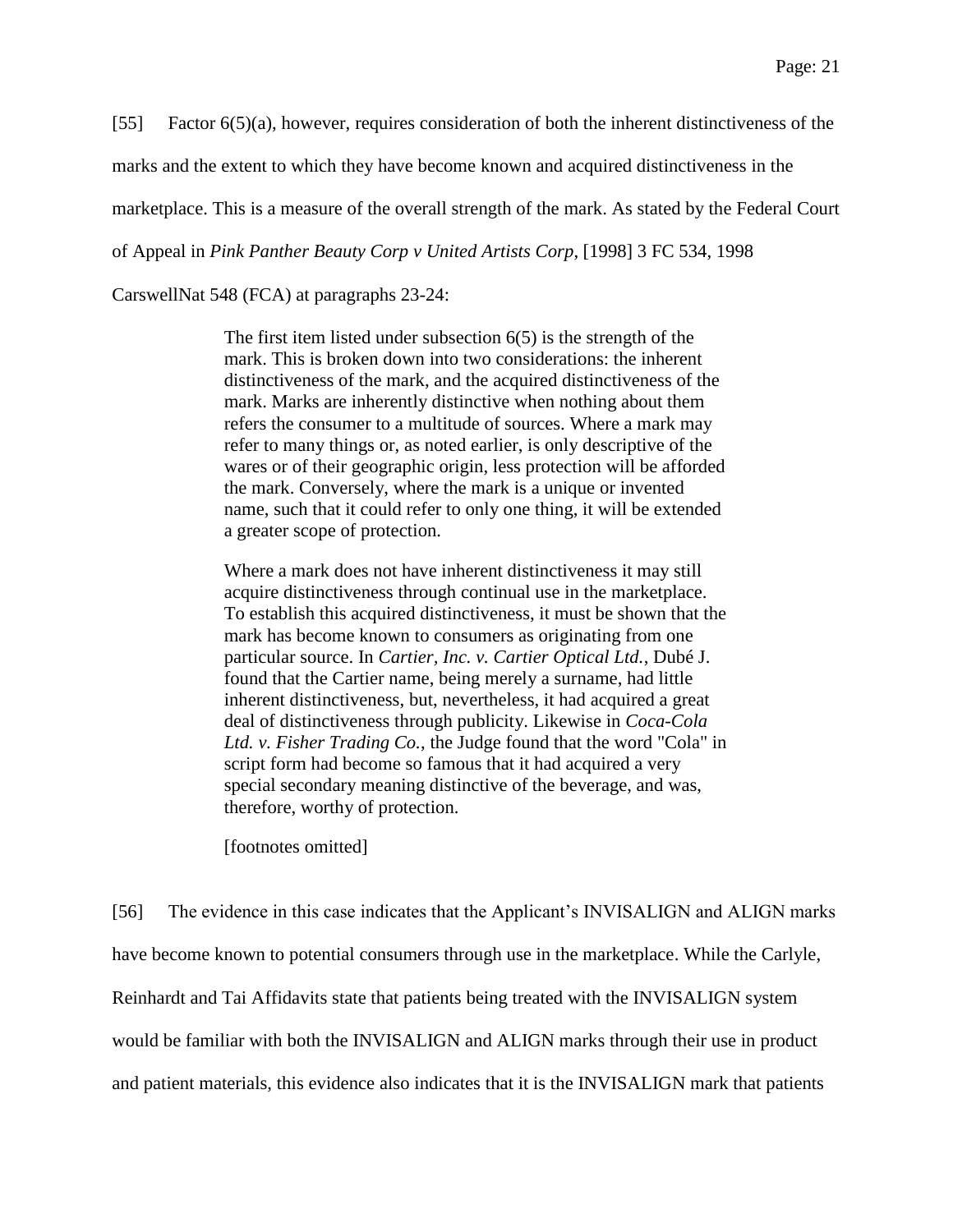have asked for by name as being recognized in association with the Applicant's goods. As stated

by Drs. Carlyle, Reinhardt and Tai:

Carlyle Affidavit (paragraph 28)

...Since Align Technology and the INVISALIGN system has become well-known in Canada, I have found (especially over the last 10 years) that patients will come into my office and ask for the INVISALIGN system by name.

Reinhardt Affidavit (paragraph 32)

As a result, I find that in my practice many patients or prospective patients ask me for the INVISALIGN system by name when considering orthodontic treatment, especially in recent years.

Tai Affidavit (paragraph 32)

In fact, it is my experience that many patients when they first come into my office are already familiar with the INVISALIGN system and ask for it by name.

[57] In my view, the evidence supports a finding that there is significant acquired distinctiveness in the INVISALIGN mark and to a lesser extent the ALIGN mark, as it has been used less prominently in promotional, product and marketing materials, and also because "align" is used in verb form in other third party marks.

[58] The strength of the INVISALIGN mark, which possesses both inherent and acquired distinctiveness, would exceed that of MAGICALIGN, which although inherently distinctive, has no marketplace use. The ALIGN mark would have a slight advantage to the MAGICALIGN mark in view of having some acquired distinctiveness; however, its inherent distinctiveness would be less as it is more descriptive of the function of its goods and services as noted previously.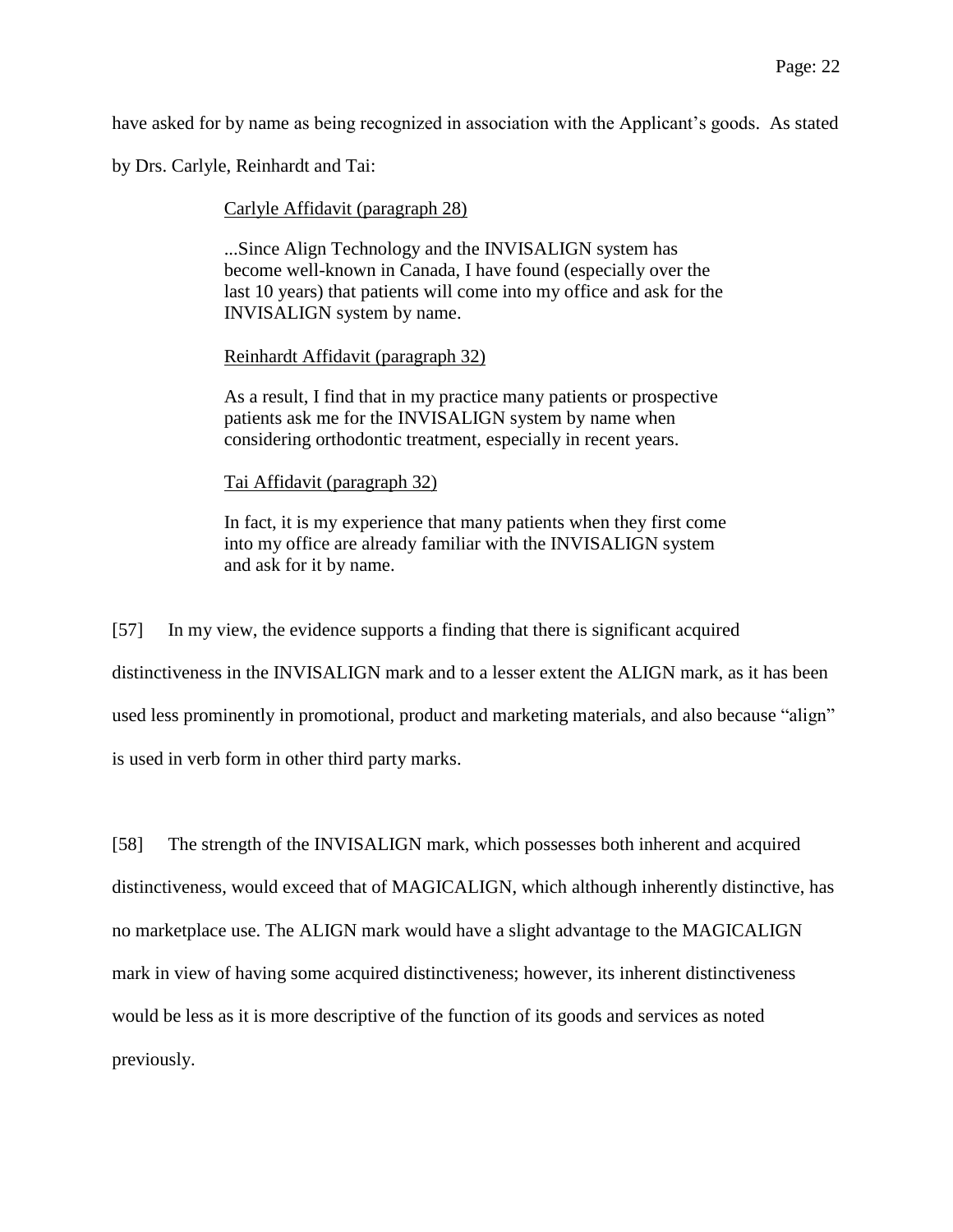#### B. *Section 6(5)(b) – length of time in use*

[59] As discussed earlier, the TMOB determined that factor 6(5)(b) strongly favoured the Applicant. There was extensive use of the ALIGN Trademarks over an extended period of time as compared to proposed use by Osstemimplant, who is a new entrant into the market. The TMOB found that such extensive use increases the ambit of protection to be afforded to the INVISALIGN trademark and to a lesser extent the ALIGN mark as it was used less predominantly in promotional and marketing materials. I see no palpable and overriding error in this analysis. Even if I were to find the Carlyle, Reinhardt and Tai Affidavits material to the TMOB's findings on this factor, which I do not, I would make no change to this finding arising from that evidence, which attaches some of the same patient and product materials. While all of these materials display both the ALIGN and INVISALIGN marks, the number of occurrences of use of the INVISALIGN marks far exceeds that of the ALIGN mark.

#### C. *Section 6(5)(c) and (d) – nature of the goods and services and channels of trade*

[60] There is no argument that the TMOB erred in its analysis of these factors. The nature of the goods and services and channels of trade of the parties are identical.

#### D. *Section 6(5)(e) – degree of resemblance*

#### [61] The TMOB relied on *Masterpiece Inc v Alavida Lifestyles Inc*, 2011 SCC 27

[*Masterpiece*] in its analysis of the resemblance between the marks. As noted by the TMOB, while it is axiomatic that the first word or the first syllable in a trade mark is by far the more important for the purpose of distinction (*Conde Nast Publications Inc v Union des Editions Modernes*, [1979] FCJ No 801, 46 CPR (2d) 183 (FCTD) at 188), for assessing resemblance the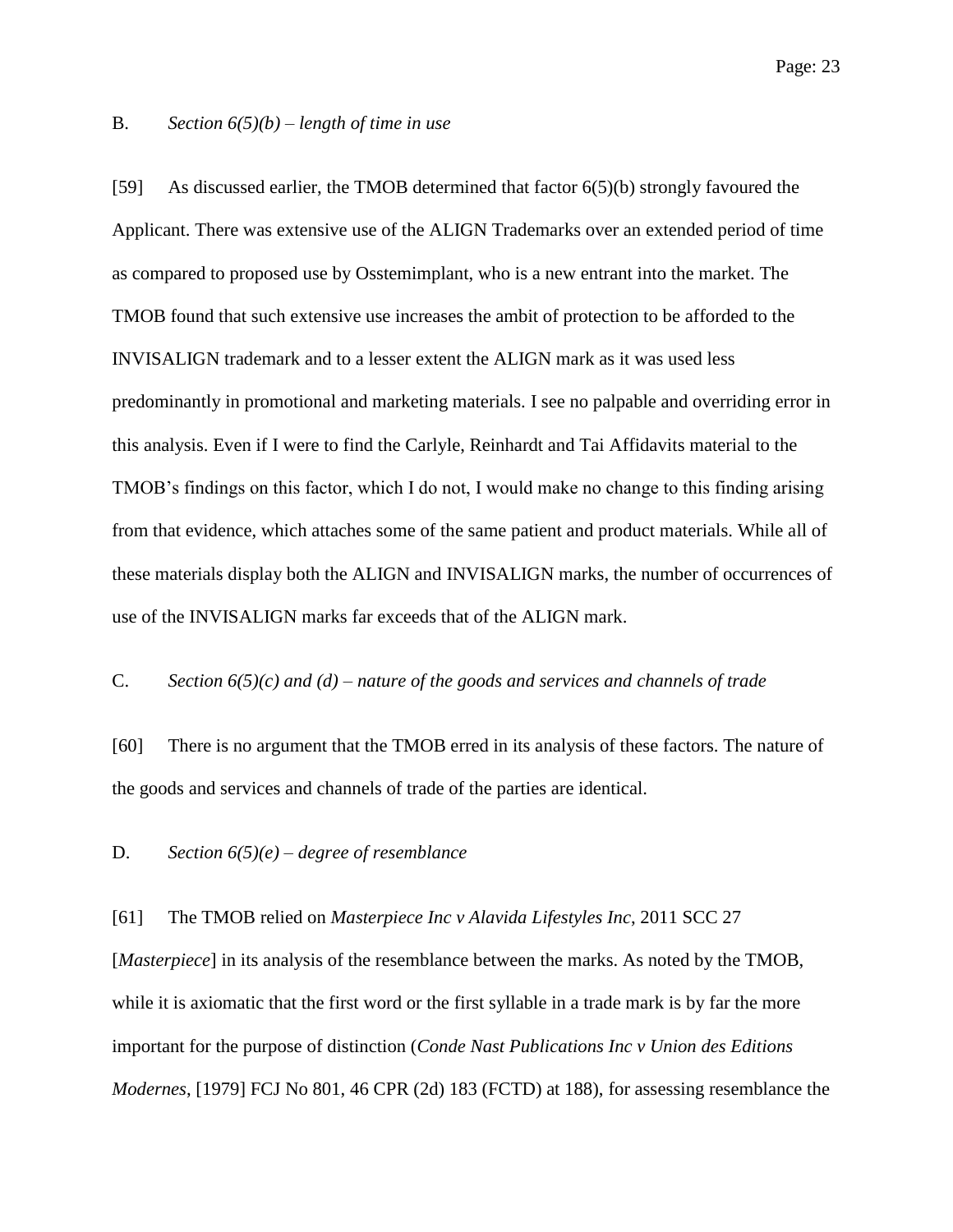"preferable approach is to consider whether there is an aspect of the trade mark that is particularly striking and unique" (*Masterpiece* at para 64). I see no error of law in the TMOB's approach. As I understand it, the Applicant's argument relates to the application of the law and the conclusion reached, rather than to an error of law itself. It argues that there is a degree of resemblance between the MAGICALIGN mark and the ALIGN and INVISALIGN marks because MAGICALIGN incorporates "ALIGN" in its trademark.

[62] I do not consider any of the new evidence to be relevant to section 6(5)(e) and accordingly, I have therefore reviewed the TMOB's reasons on this factor on the basis of whether there is a palpable and overriding error, which I do not consider there to be.

[63] The TMOB noted that there is some resemblance between the parties' marks as a result of the common use of the word "ALIGN"; however, it found that this does not lead to a high degree of resemblance overall as the most striking feature of MAGICALIGN is that it consists of a unique coined word. There is no palpable error in this finding.

[64] In considering the comparison of MAGICALIGN with INVISALIGN, the TMOB noted that both parties' marks are single coined words. It was open for the TMOB to find as it did that the ALIGN component is not particularly striking and that while it may be recognized as associated with the Applicant's trademark and trade name, it is also associated with or recognized as being a reference to the function of the parties' goods. Similar reasoning is applied when comparing MAGICALIGN with ALIGN. Again, I see no palpable and overriding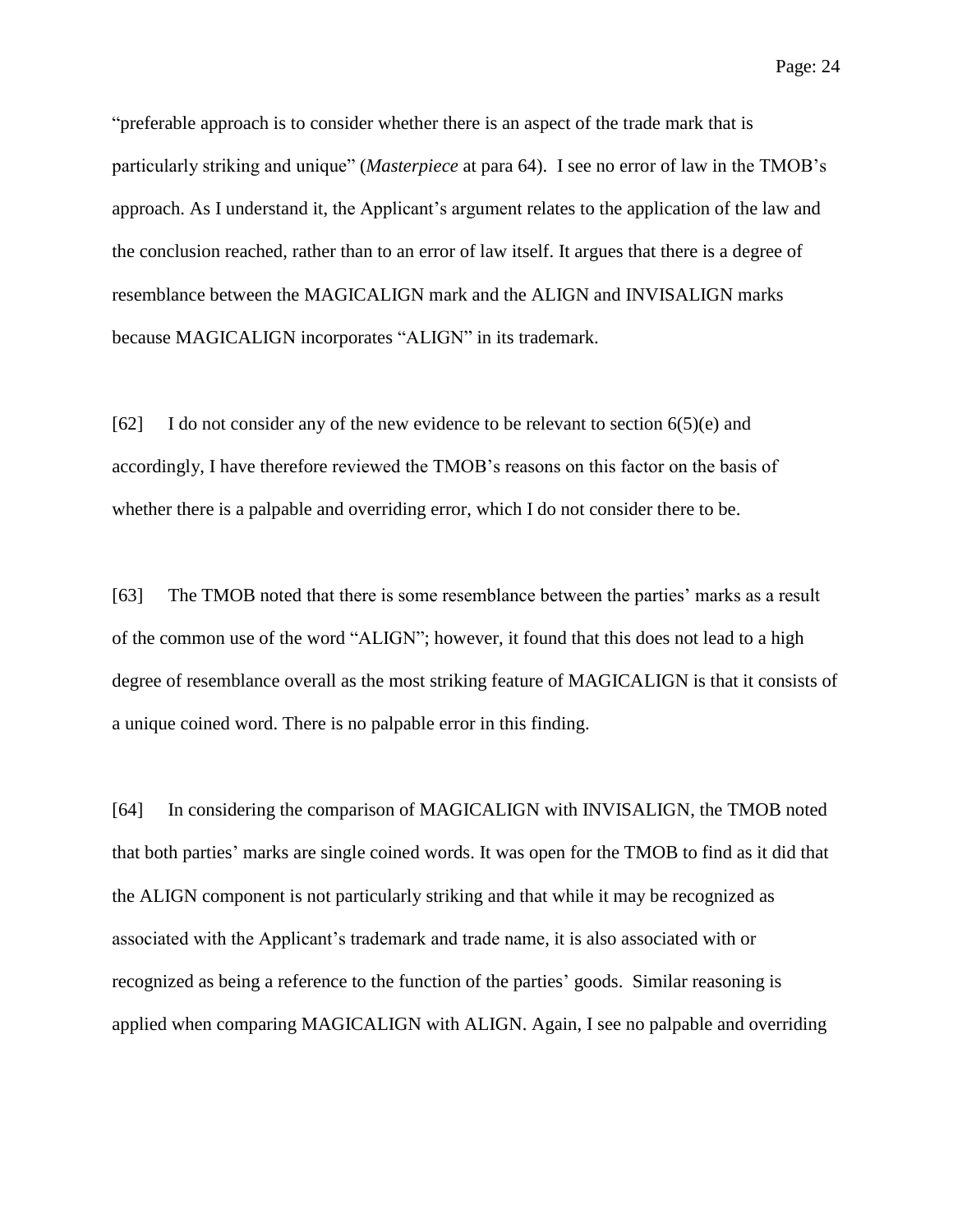error in this analysis. Rather, the argument seems to be one of disagreement with the TMOB's finding.

[65] Similarly, I see no palpable or overriding error in the conclusion that there is not a high degree of resemblance in sound or in the idea expressed. There is no obvious error in the TMOB's logic or in its application of the trademark principles.

[66] There is no basis to conclude that the TMOB erred in its paragraph 6(5)(e) analysis.

#### E. *Other surrounding circumstances*

[67] With respect to other surrounding circumstances, the TMOB found that the Applicant had a family of ALIGN Trademarks. However, this only had a slight impact as the family was small in number because use had only been shown with a small subset of the registered marks and not all of the marks used ALIGN as a suffix. No palpable or overriding error has also been shown with respect to this analysis.

[68] Considering the new state of register evidence as another surrounding circumstance, in my view, this supports the Respondent's position that the concept of alignment and re-aligning and the term "aligner" is not exclusively associated with the Applicant's products.

#### F. *Is there a likelihood of confusion*

[69] As noted in *Masterpiece* at paragraph 49, the degree of resemblance is likely to have the greatest effect on the confusion analysis; "if the marks or names do not resemble one another, it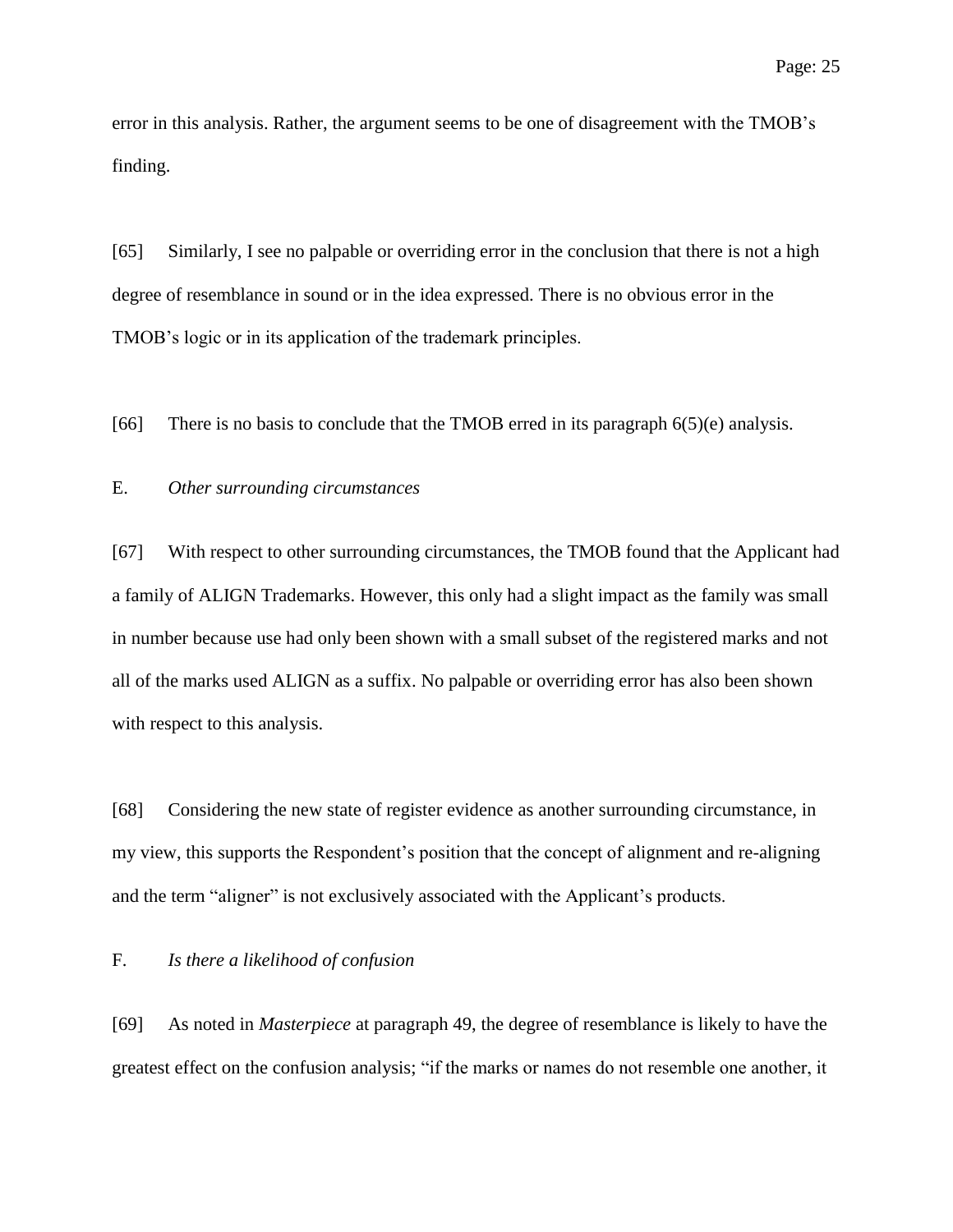is unlikely that even a strong finding on the remaining factors would lead to a likelihood of

confusion. The other factors become significant only once the marks are found to be identical or

very similar."

[70] The Applicant refers the Court to the passage in *Axis Heating* where Justice Roy states:

[69] Lastly, the assessment of the likelihood of confusion based only on the evidence presented by both parties requires weighing the factors; as Professor Vaver wrote in *Intellectual Property Law*  $(2<sup>nd</sup>$  ed. Irwin Law, 2011), "[n])o simple factor on or off the list – whether it is the mark's fame or the defendant's good or sad intent – is determinative. The whole case must be examined to determine whether, ultimately, the defendant's trade mark or name is, or is likely to be, in fact confusing the plaintiff's trader mark or name" (p 531).

[70] The weighing that the Court is asked to perform based on the factors in subsection 6(5) does not consist of tallying the "victories" for each element. Professor Vaver, in his usual humorous manner, states that "the game involves weight more than numbers" (p 531). The elements should instead be weighed in order to reach an overall conclusion as to whether the mythical consumer is likely to be confused, according to the definition in subsection 6(2) of the Act.

...

[71] ...The first impression of a mythical consumer who sees both marks in the same region, on different worksites for example (both marks are widely known), would be that the goods or services associated with the respective marks are likely offered by the same person; there is a likelihood of confusion. …

[71] Here, even conducting my own review of factor 6(5)(a) and how that may affect the weighing of the factors, I come to the same conclusion as the TMOB. Despite the significant acquired distinctiveness of INVISALIGN and to a lesser extent ALIGN, the increased ambit of protection afforded to the marks because of their extent of use, the identical nature of the goods and trade and the small family of ALIGN marks owned by the Applicant, the overall differences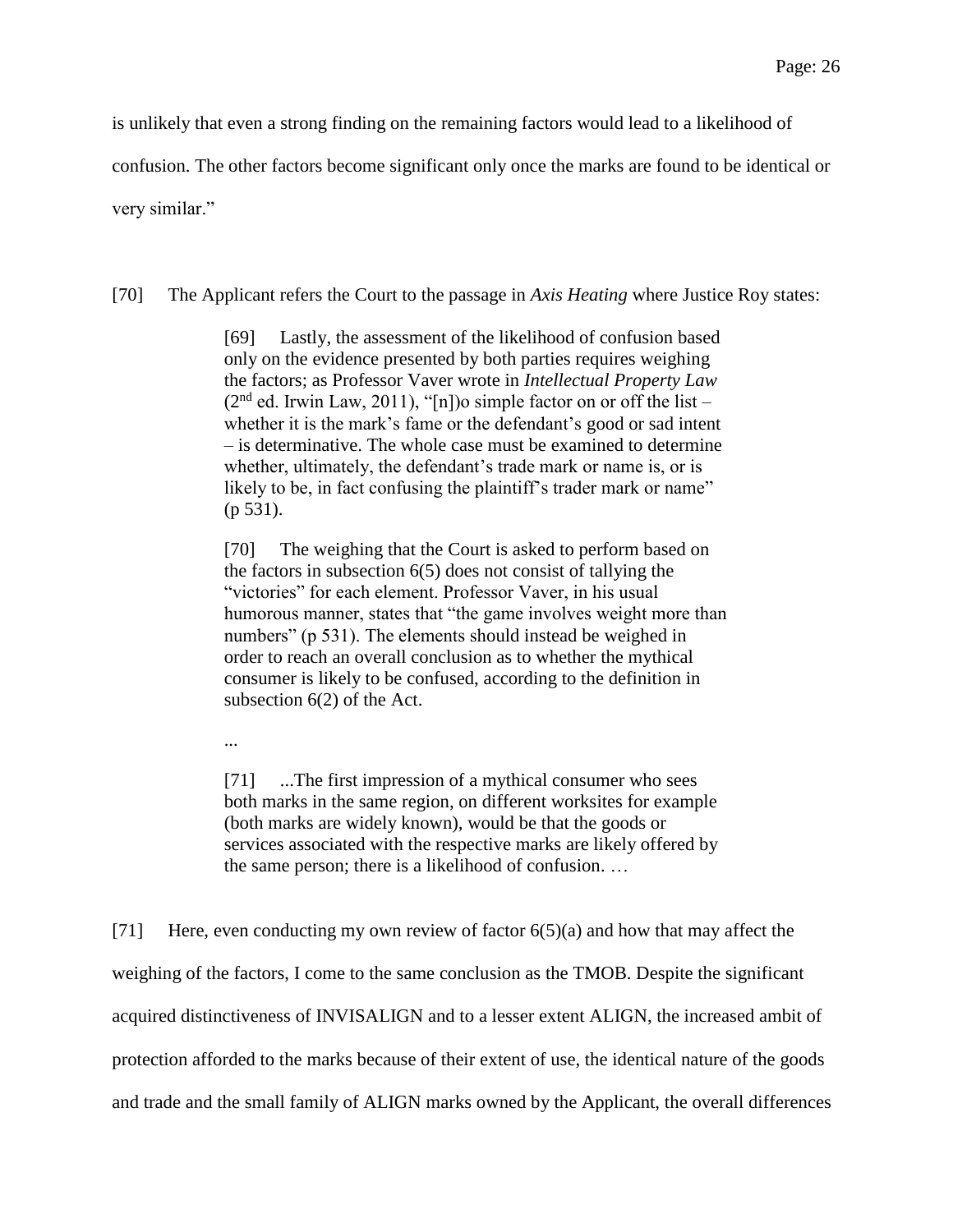in the appearance, sound and idea of the marks dominate and would not lead to a likelihood of confusion in the marketplace. The ordinary consumer, which in this case would be a consumer that would take more care as the products in question are higher priced products (*Masterpiece* at para 67-69; *Mattel* at para 58; *Clorox* at para 36), would not, as a matter of first impression, be likely to think that the goods associated with MAGICALIGN would emanate from the same

conveyed by the marks are just too dissimilar.

[72] I do not find that the new material evidence leads to any different conclusion. The TMOB did not err.

source as those associated with INVISALIGN and ALIGN. The appearance, sound and idea

[73] The TMOB found that the conclusion on the confusion analysis was applicable to the section 16 and section 2 grounds of opposition, such that the finding that there was no likelihood of confusion resulted in these further grounds of opposition also being rejected. I do not understand the Applicant to be asserting that there is any error associated with this approach. As such, the appeal on the remainder of the grounds of opposition are also dismissed in view of my finding on confusion.

V. Costs

[74] The parties provided submissions on costs at the hearing of the appeal. There was agreement that the successful party should be entitled to its costs of the proceeding.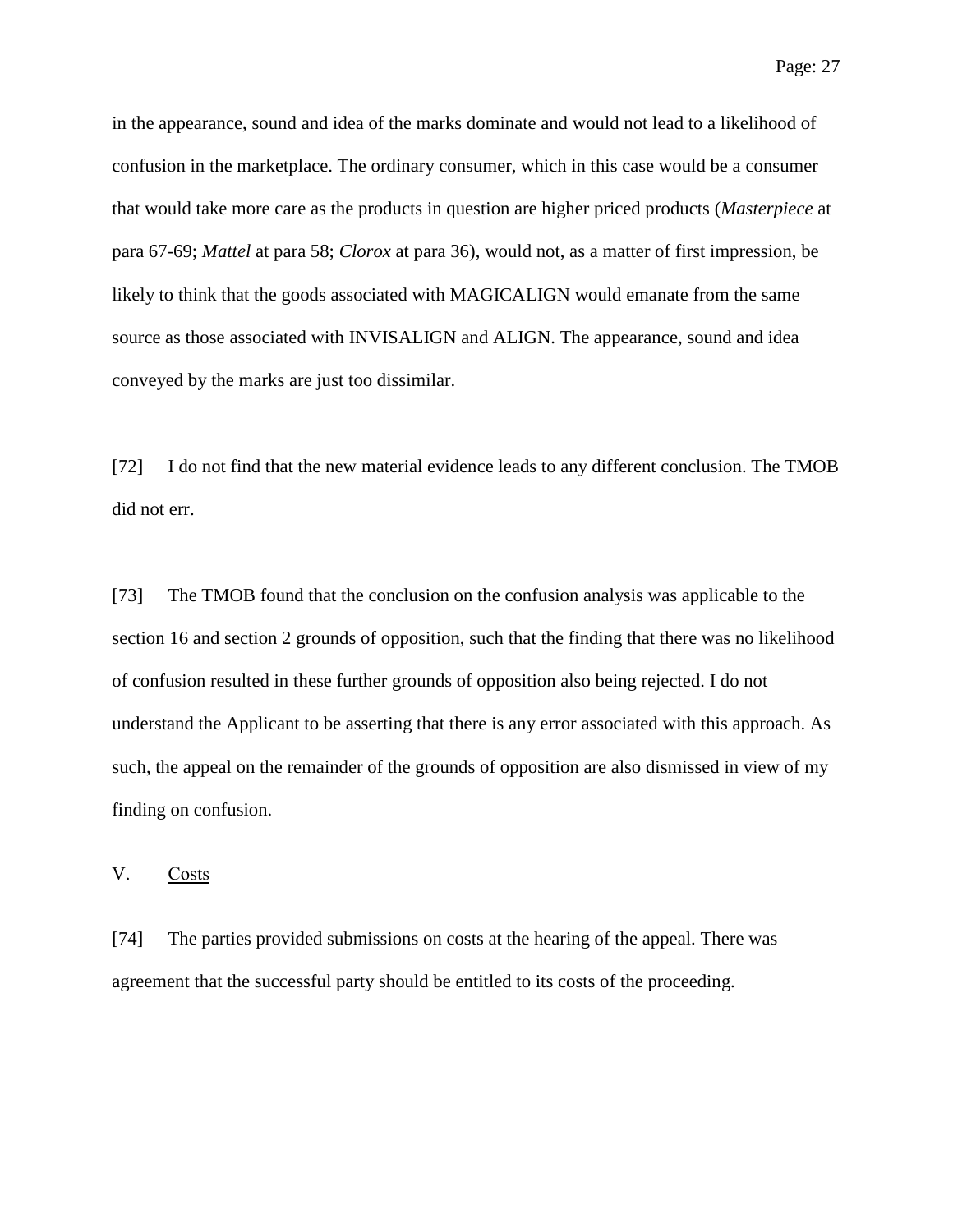[75] The Respondent asserted that the successful party should be awarded \$4500 in costs, inclusive of disbursements. The Applicant submitted that if it were successful, costs could be higher in view of the additional evidence submitted on the appeal and that a more appropriate approach would be to provide separate costs submissions.

[76] As I have found in favour of the Respondent on the appeal, I will award \$4,500 inclusive of fees and disbursements and no further submissions will be necessary.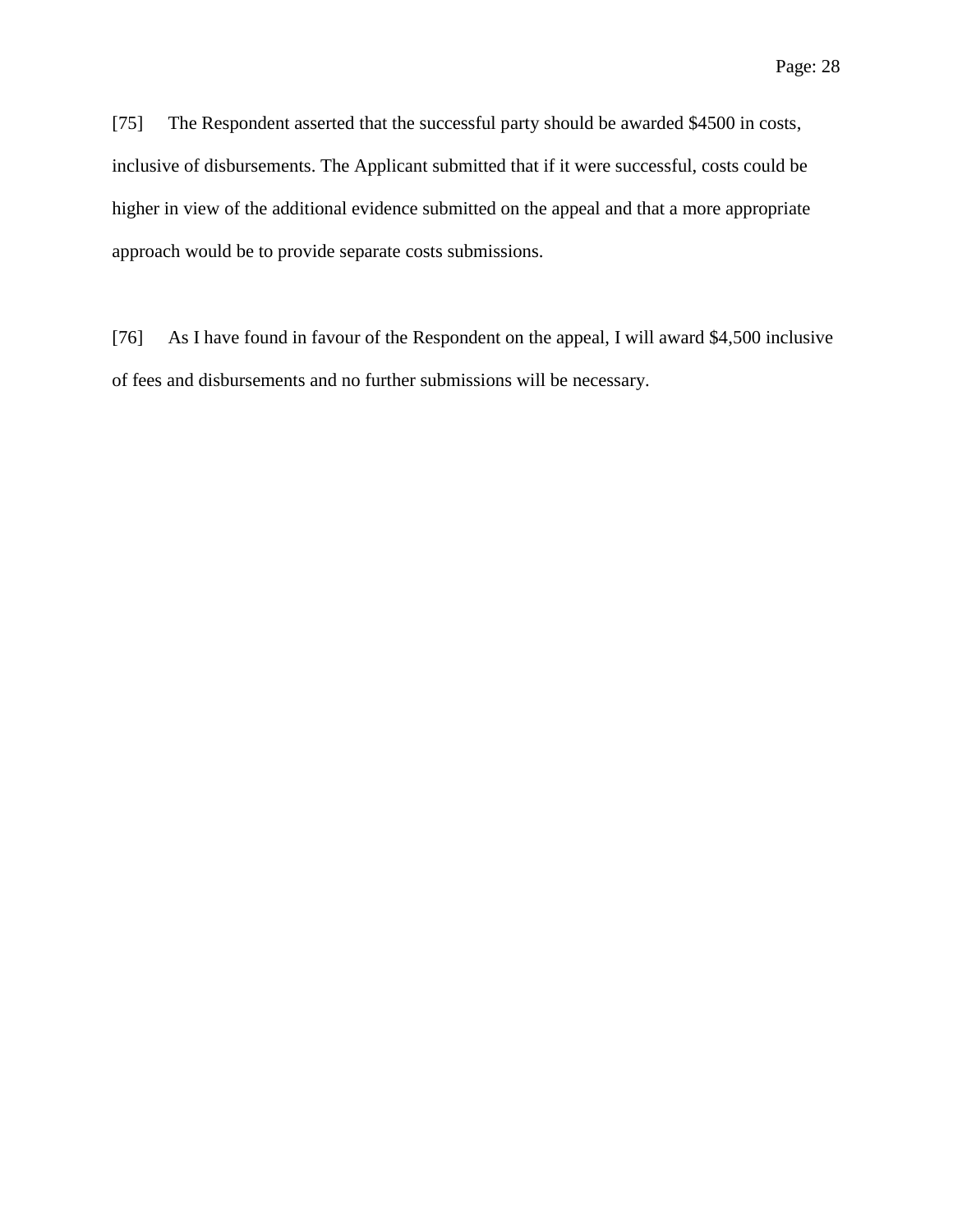# **JUDGMENT IN T-1935-19**

# **THIS COURT'S JUDGMENT is that**

- 1. The appeal is dismissed.
- 2. Costs are awarded to the Respondent in the amount of \$4,500, inclusive of fees and disbursements.

"Angela Furlanetto" Judge